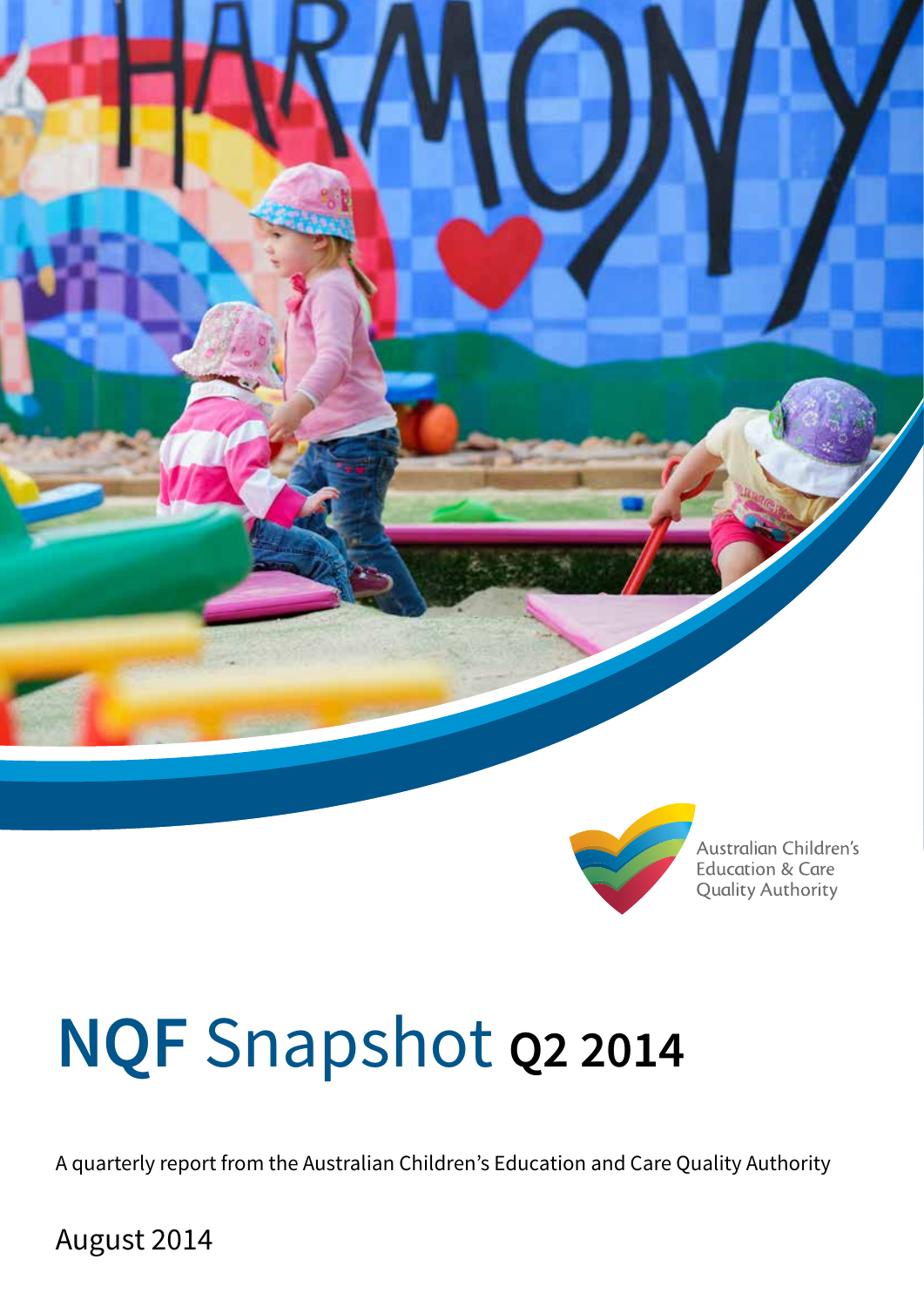# **Table of contents**

![](_page_1_Picture_1.jpeg)

| Introduction                                  | 3              |
|-----------------------------------------------|----------------|
| Snapshot highlights                           | 3              |
| The state of the sector                       | 5              |
| Progress of assessment and rating             | $\overline{7}$ |
| Overall quality ratings of services           | 8              |
| Overall quality ratings of services - (SEIFA) | 10             |
| Overall quality ratings of services - (ARIA+) | 11             |
| Services rated Working Towards NQS            | 12             |
| Quality area ratings of services              | 13             |
| <b>Waivers</b>                                | 14             |
| National summary                              | 16             |
| Jurisdiction summaries                        | 17             |

![](_page_1_Picture_3.jpeg)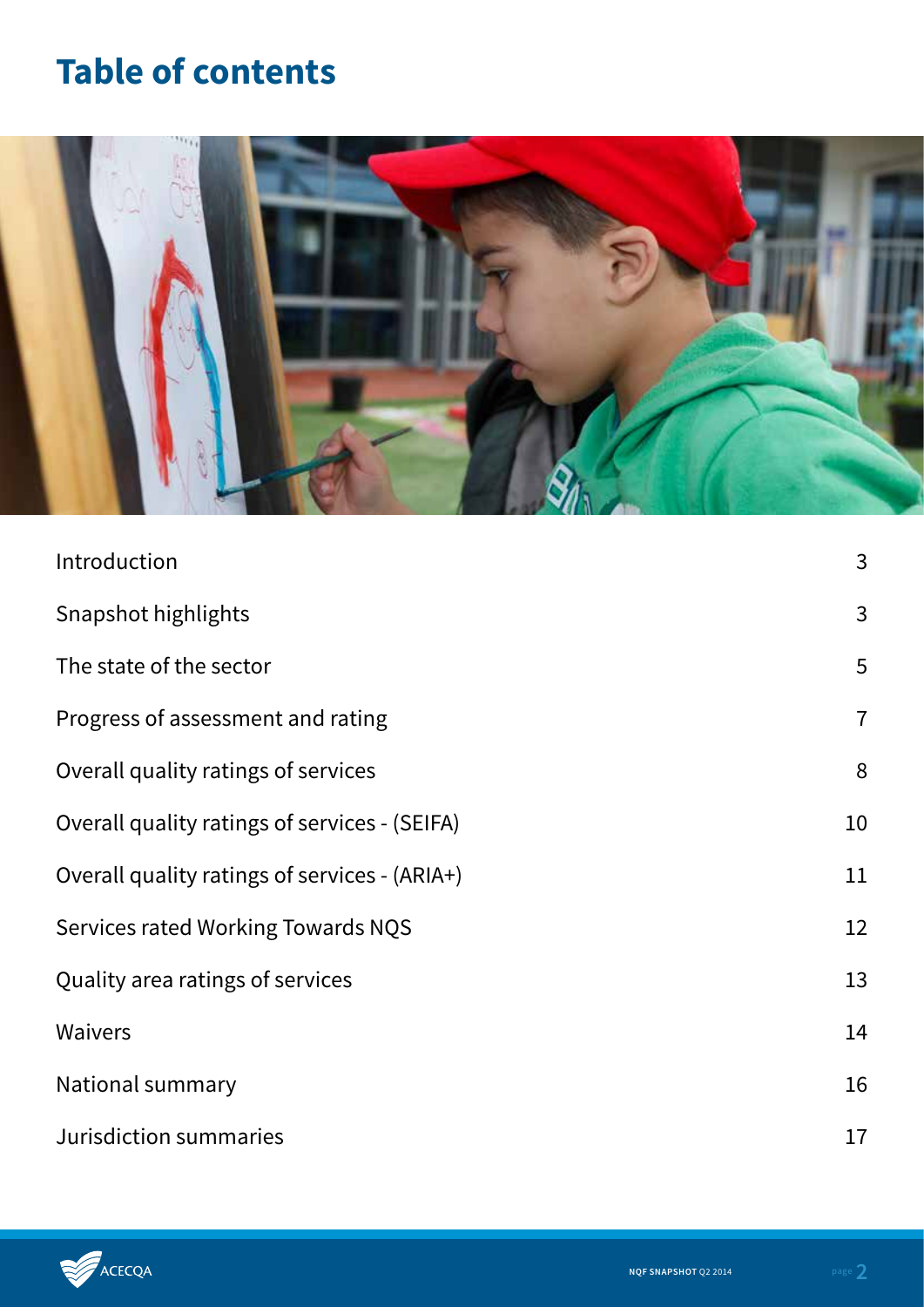# **Introduction**

NQF Snapshot Q2 2014 is ACECQA's sixth national report on children's education and care services.

It provides analysis and information on the state of the sector, progress of assessment and rating, quality ratings of services and waivers held by services.

The data presented in this Snapshot was taken from the National Quality Agenda IT System (NQA ITS) on 1 July 2014 for the quarter ending 30 June 2014. To demonstrate changes over time, including the number of approved children's education and care services and the progress in the number of services with a quality rating, the data in places has been compared with data from NQF Snapshot Q2 2013.

When reviewing the quality rating information in the Snapshot, caution should be taken when making comparisons between jurisdictions or making predictions about services yet to be rated. Some jurisdictions have rated a smaller number of services and the services rated are not representative of all services.

The individual results for the 5821 children's education and care services already quality rated are available online at www.acecqa.gov.au/national-registers.

For further information on this report please email enquiries@acecqa.gov.au or telephone 1300 4 ACECQA (1300 422 327).

# **Snapshot highlights**

![](_page_2_Picture_8.jpeg)

Number of children's education and care services operating across Australia

![](_page_2_Picture_10.jpeg)

Number of services that have received a quality rating

![](_page_2_Picture_12.jpeg)

Number of approved providers operating services

![](_page_2_Picture_14.jpeg)

Proportion of approved providers operating only one children's education and care service

![](_page_2_Picture_16.jpeg)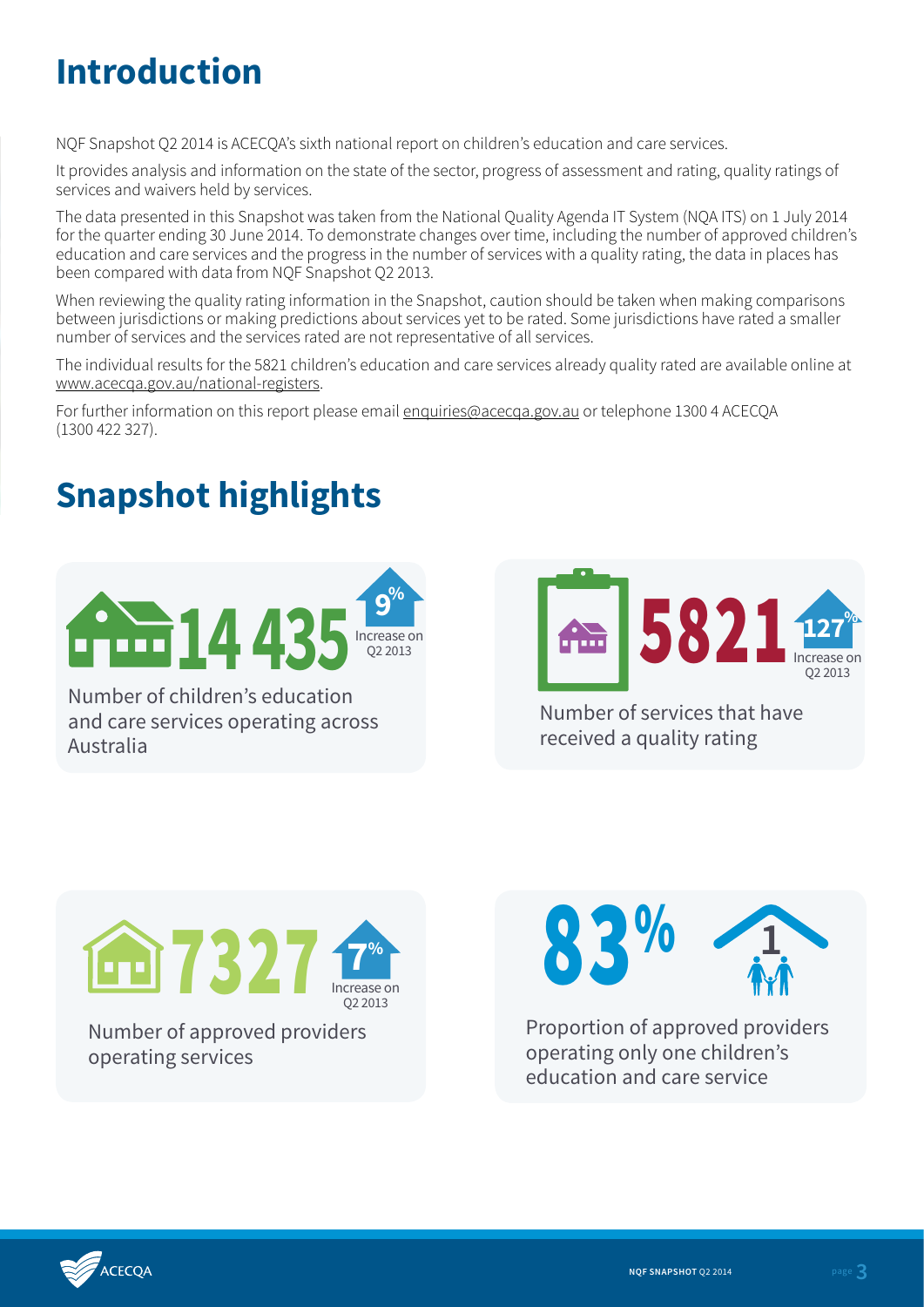# **Snapshot highlights**

**62%**

Proportion of assessed services that are Meeting or Exceeding the National Quality Standard (NQS)

![](_page_3_Picture_3.jpeg)

Proportion of approved services with a waiver

![](_page_3_Picture_5.jpeg)

Services are more likely to achieve Exceeding or Meeting NQS in Quality Area 4 - Staffing arrangements, Quality Area 5 - Relationships with children and Quality Area 6 - Partnerships with families and communities

![](_page_3_Picture_7.jpeg)

Services are less likely to achieve Exceeding or Meeting NQS in Quality Area 1 - Educational program and practice, Quality Area 2 - Children's health and safety, Quality Area 3 - Physical environment and Quality Area 7 - Leadership and service management

![](_page_3_Picture_9.jpeg)

Number of approved centre-based  $13633$  Increase on Q2 2013 **7%**

services

,<br>ACECOA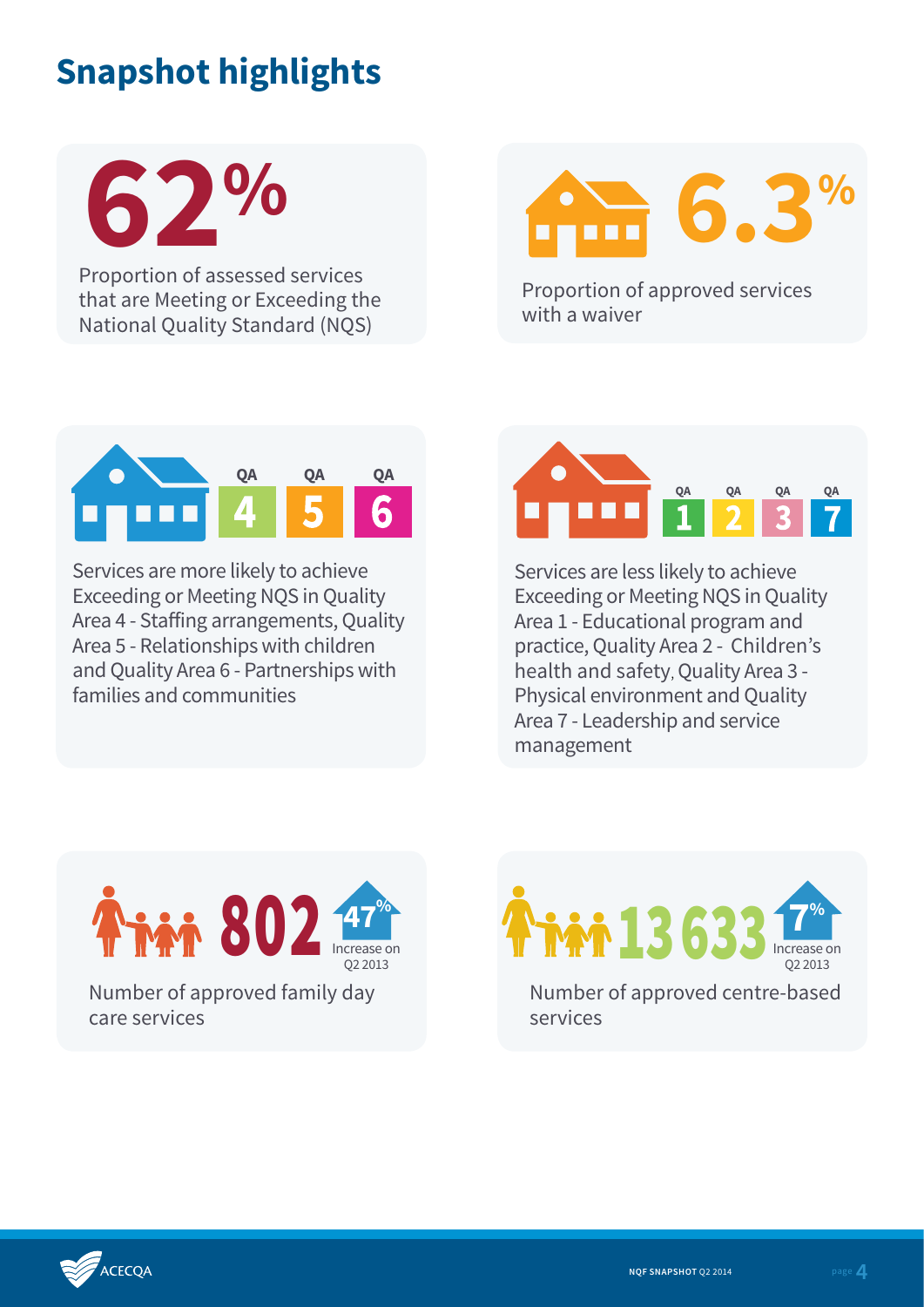### **State of the sector**

*Figure 1: The number of approved services by jurisdiction and service type on 30 June 2014*

![](_page_4_Figure_2.jpeg)

*Table 1: The proportion of approved services by jurisdiction on 30 June 2014*

| <b>Jurisdiction</b> | <b>Proportion</b> |
|---------------------|-------------------|
|                     |                   |
| ACT                 | 2%                |
| <b>NSW</b>          | 34%               |
| NT                  | 1%                |
| QLD                 | 19%               |
| SA                  | $8\%$             |
| <b>TAS</b>          | 2%                |
| VIC                 | 27%               |
| <b>WA</b>           | 7%                |
|                     |                   |

<sup>1</sup>A centre-based service is an education and care service other than a family day care service. This includes most long day care, preschool and outside school hours care services that are *delivered at a centre. It does not include preschools in Tasmania or Western Australia.*

<sup>2</sup>A family day care service is an education and care service delivered through the use of two or more educators to provide education and care for children in residences, whether or not the<br>service also provides education

![](_page_4_Picture_7.jpeg)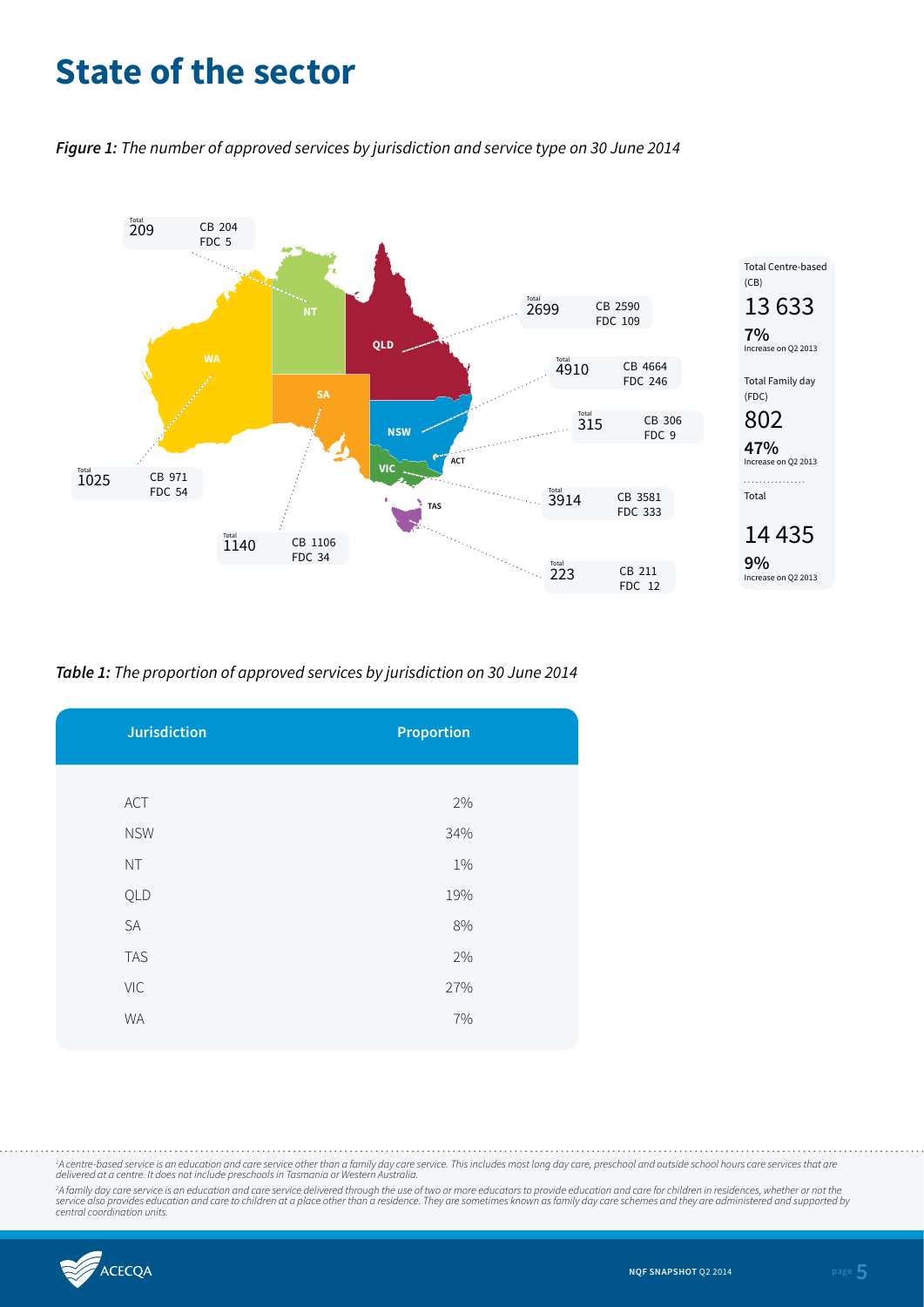### **State of the sector**

![](_page_5_Picture_1.jpeg)

On 1 June 2014, the Education and Care Services National Regulations were amended to simplify the supervisor certificate application process in all states and territories except Western Australia.

Following these changes, most individuals no longer need to apply for an individual supervisor certificate. Instead, a service supervisor certificate has been issued for each approved service. The service supervisor certificate may apply to any person working at the service who is identified by the approved provider as:

- responsible for the day to day management of the service, or
- exercising supervisory and leadership responsibilities for part of the service, or
- a family day care coordinator.

This means that over the past quarter there has been a significant increase in the number of 'prescribed class' supervisor certificates as each service has now been issued with one. As at 30 June 2014, there were 94 703 approved certified supervisors including prescribed class and individual supervisor certificates.

#### *Figure 2: The proportion of approved providers with services by size on 30 June 2014*

![](_page_5_Figure_9.jpeg)

<sup>1</sup>Note: Western Australia will make changes to the Education and Care Services National Law (WA) 2012 regarding supervisor certificates at a later date. Until then, the application process for<br>supervisor certificates in

![](_page_5_Picture_11.jpeg)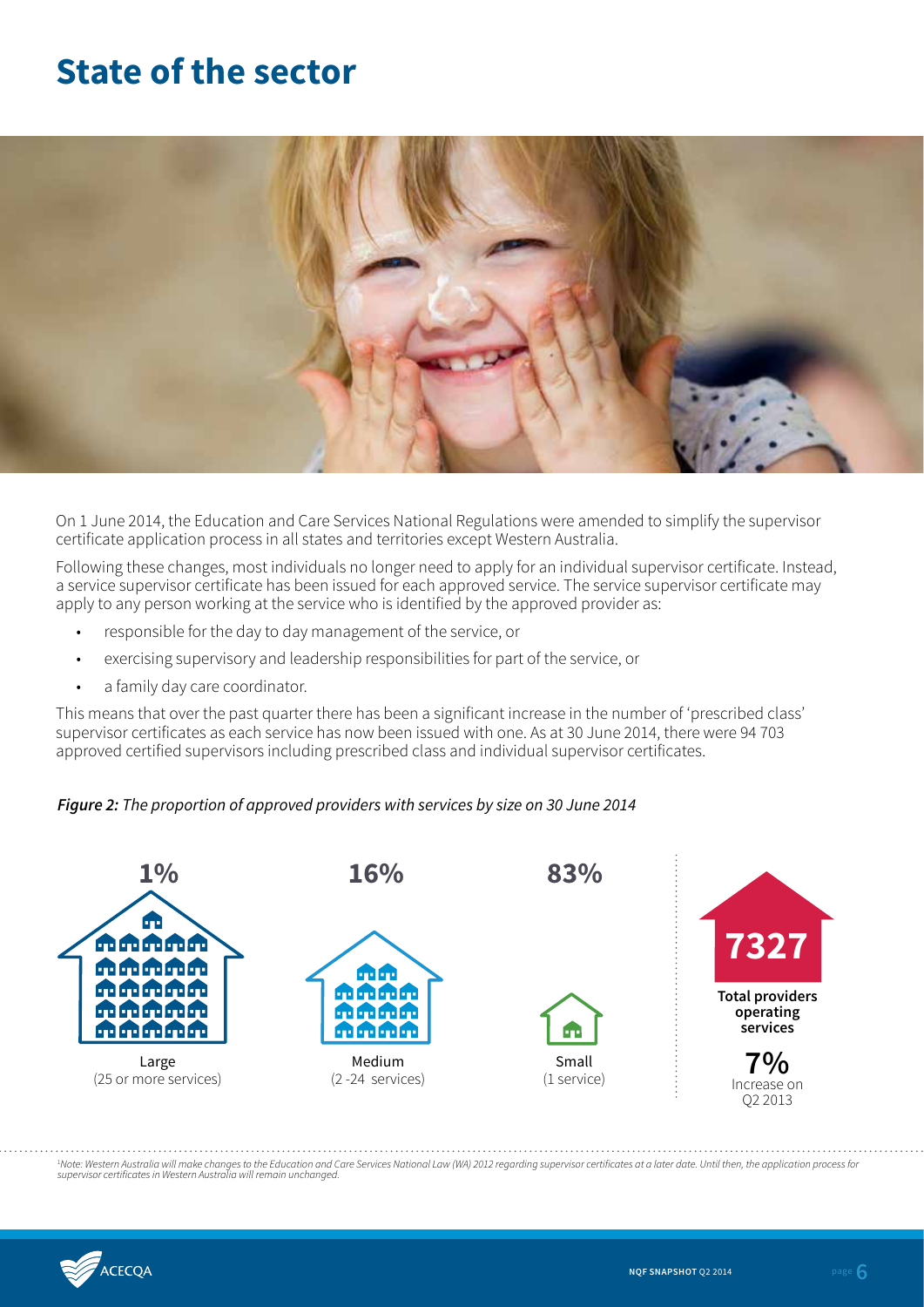### **Progress of assessment and rating**

The first assessment and rating of services began in August 2012 and over time all services will be assessed and rated against the National Quality Standard. South Australia and Western Australia have completed the smallest proportion of quality ratings. This can be attributed in part to the delay in the commencement of the National Law in Western Australia (August 2012) and the establishment of a new regulatory authority in South Australia to conduct the assessment and rating.

An analysis of service visit data from the NQA ITS as at 30 June 2014 shows that around one-third of all authorised officer visits to children's education and care services across Australia were for quality assessment and rating. The remaining two-thirds of visits were for other activities such as compliance monitoring.

The data shows that while 40% of all services have been quality rated since the assessment and rating process began, many more services have contact with authorised officers carrying out complementary functions.

*Table 2: The number and proportion of approved services with a quality rating by jurisdiction on 30 June 2014*

|              | <b>Number of</b><br>services | <b>Number of services</b><br>with a quality rating | <b>Proportion of services</b><br>with a quality rating |
|--------------|------------------------------|----------------------------------------------------|--------------------------------------------------------|
| ACT          | 315                          | 147                                                | 47%                                                    |
| <b>NSW</b>   | 4910                         | 2370                                               | 48%                                                    |
| <b>NT</b>    | 209                          | 114                                                | 55%                                                    |
| QLD          | 2699                         | 989                                                | 37%                                                    |
| <b>SA</b>    | 1140                         | 237                                                | 21%                                                    |
| <b>TAS</b>   | 223                          | 88                                                 | 39%                                                    |
| <b>VIC</b>   | 3914                         | 1693                                               | 43%                                                    |
| <b>WA</b>    | 1025                         | 183                                                | 18%                                                    |
| <b>TOTAL</b> | 14 4 35                      | 5821                                               | 40%                                                    |

*Table 3: The number and proportion of approved services with a quality rating by service type on 30 June 2014*

|                   | Number of<br><b>services</b> | <b>Number of services</b><br>with a quality rating | <b>Proportion of services</b><br>with a quality rating |
|-------------------|------------------------------|----------------------------------------------------|--------------------------------------------------------|
| Centre-based care | 13633                        | 5598                                               | 41%                                                    |
| Family day care   | 802                          | 223                                                | 28%                                                    |
| <b>TOTAL</b>      | 14 4 3 5                     | 5821                                               | 40%                                                    |

![](_page_6_Picture_8.jpeg)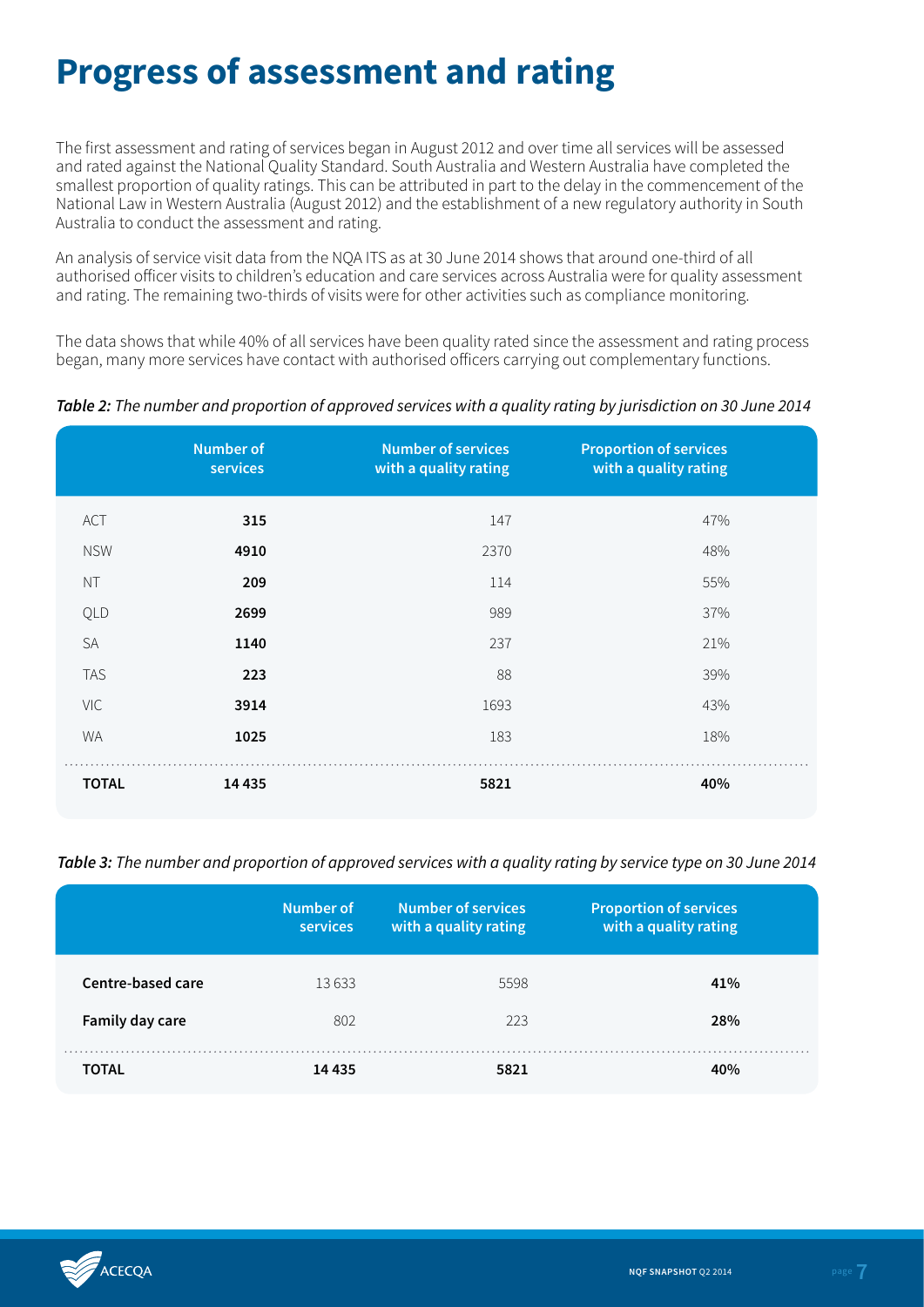# **Overall quality ratings of services**

Authorised officers from regulatory authorities assess and rate services using the seven quality areas, 18 standards and 58 elements that make up the National Quality Standard. Services are given a rating for each of the seven quality areas and an overall rating.

| <b>Educational program</b><br>and practice           | <b>Significant</b>                                                                                                                     | <b>Working</b><br><b>Towards</b>                        | <b>Meeting</b>                                                    | <b>Exceeding National</b>                                                   | <b>Excellent</b>                                                                              |                                                                                                  |                                                               |                                        |
|------------------------------------------------------|----------------------------------------------------------------------------------------------------------------------------------------|---------------------------------------------------------|-------------------------------------------------------------------|-----------------------------------------------------------------------------|-----------------------------------------------------------------------------------------------|--------------------------------------------------------------------------------------------------|---------------------------------------------------------------|----------------------------------------|
| <b>Children's health</b><br>and safety               | <b>Improvement</b><br><b>Required</b><br>Service does not                                                                              |                                                         | <b>National Quality</b><br><b>Standard</b><br>Service may         | <b>National Quality</b><br><b>Standard</b><br>Service meets<br>the National | <b>Quality Standard</b><br>Service goes<br>beyond the<br>requirements of the                  | Service promotes<br>exceptional education<br>and care, demonstrates<br>sector leadership, and is |                                                               |                                        |
| <b>Physical environment</b>                          | meet one of the<br>seven quality<br>areas or a section<br>of the legislation<br>and there is an<br>unacceptable<br>risk to the safety. |                                                         |                                                                   |                                                                             | be meeting the<br>National Quality<br>Standard in a                                           | Ouality<br>Standard.                                                                             | National Quality<br>Standard in at least<br>four of the seven | committed to continually<br>improving. |
| <b>Staffing arrangements</b>                         |                                                                                                                                        | range of areas,<br>but there are one<br>or more areas   | Service<br>provides quality<br>education and<br>care in all seven | quality areas.                                                              | This rating can only be<br>awarded by ACECQA.<br>Services rated Exceeding<br>National Quality |                                                                                                  |                                                               |                                        |
| <b>Relationships with</b><br>children                | health and<br>wellbeing of<br>children.                                                                                                | identified for<br>improvement.                          | quality areas.                                                    |                                                                             | Standard may choose to<br>apply for<br>this rating.                                           |                                                                                                  |                                                               |                                        |
| <b>Partnerships with families</b><br>and communities |                                                                                                                                        | Immediate action<br>will be taken to<br>address issues. |                                                                   |                                                                             |                                                                                               |                                                                                                  |                                                               |                                        |
| <b>Leadership and service</b><br>management          |                                                                                                                                        |                                                         |                                                                   |                                                                             |                                                                                               |                                                                                                  |                                                               |                                        |

Table 4 shows that nationally, 62% of assessed and rated services are Meeting (36%) or Exceeding (26%) the NQS, up from 56% in Q2 2013.

### *Table 4: The number and proportion of approved services with a quality rating by quality rating level and jurisdiction on 30 June 2014*

|              | <b>Significant</b><br>improvement<br>required |      | <b>Working</b><br><b>Towards NQS</b> |        | <b>Meeting NQS</b> |      | <b>Exceeding NQS</b> | <b>Excellent</b><br>rated | <b>TOTAL</b> |
|--------------|-----------------------------------------------|------|--------------------------------------|--------|--------------------|------|----------------------|---------------------------|--------------|
| <b>ACT</b>   | $\mathbf 0$                                   | 88   | (60%)                                | 26     | (18%)              | 33   | (22%)                | $\mathbf 0$               | 147          |
| <b>NSW</b>   | $\mathbf{1}$                                  | 1106 | (47%)                                | 815    | (34%)              | 445  | (19%)                | 3                         | 2370         |
| <b>NT</b>    | $\mathbf 0$                                   | 93   | (82%)                                | $10\,$ | (9% )              | 11   | (10%)                | $\mathbf 0$               | 114          |
| QLD          | $\!1\!$                                       | 290  | (29%)                                | 318    | (32%)              | 375  | (38%)                | 5                         | 989          |
| <b>SA</b>    | $\!1\!$                                       | 80   | (34%)                                | 61     | (26%)              | 91   | (38%)                | $\overline{4}$            | 237          |
| <b>TAS</b>   | $\mathbf 0$                                   | 54   | (61%)                                | 17     | (19%)              | 17   | (19%)                | $\mathbf 0$               | 88           |
| <b>VIC</b>   | $\!1\!$                                       | 380  | (22%)                                | 808    | (48%)              | 503  | (30%)                | $\,1$                     | 1693         |
| <b>WA</b>    | $\overline{2}$                                | 99   | (54%)                                | 40     | (22%)              | 41   | (22%)                | $1\,$                     | 183          |
| <b>TOTAL</b> | 6                                             | 2190 | (38%)                                | 2095   | (36%)              | 1516 | (26%)                | 14                        | 5821         |

*Note: Due to rounding, individual values may not add to 100% in all cases.*

![](_page_7_Picture_7.jpeg)

K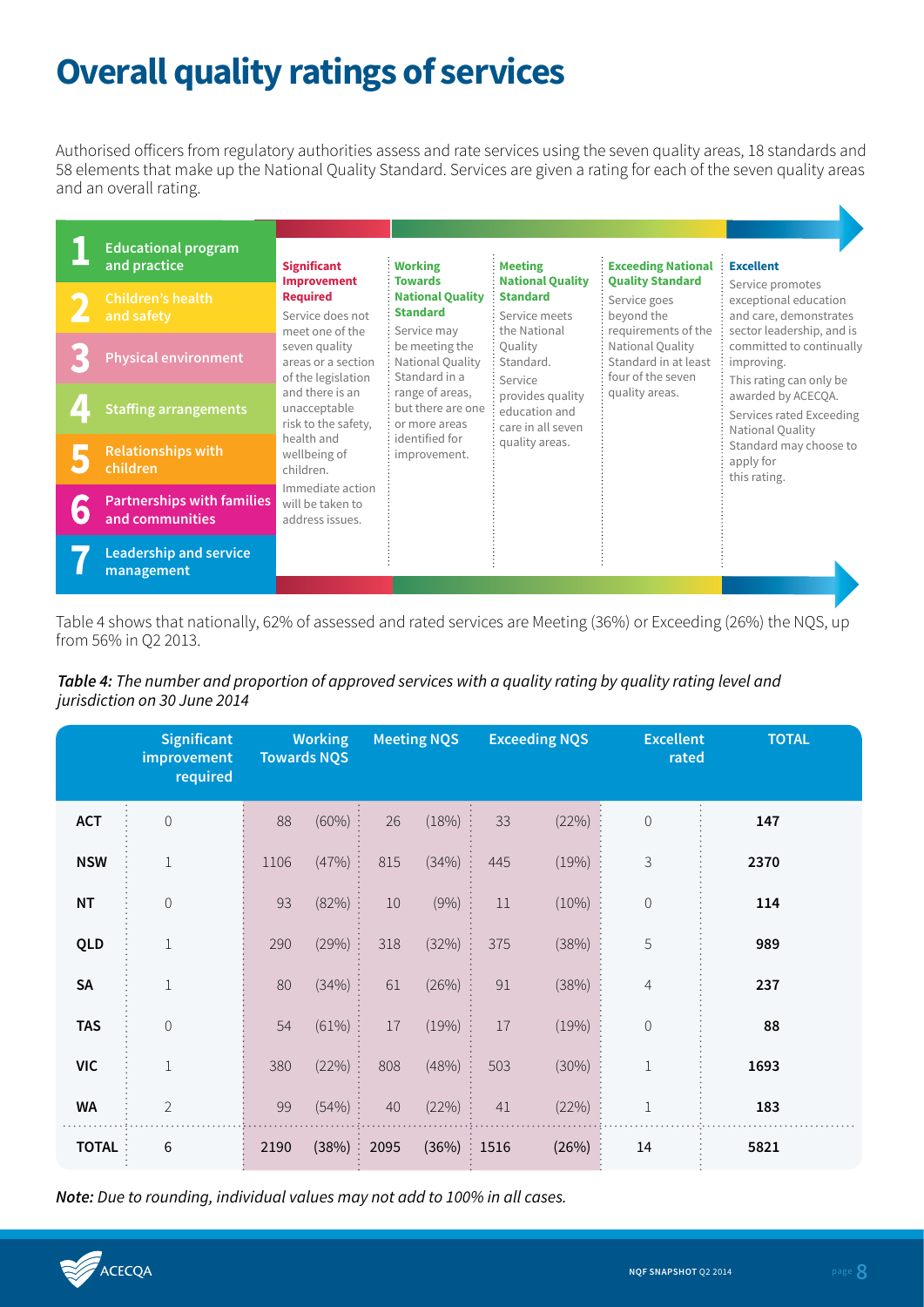### **Overall quality ratings of services**

There is a small difference between the spread of ratings and service types. Of services quality rated, centre-based services<sup>3</sup> are more likely to be rated Meeting NQS (36%) than family day care services<sup>4</sup> (32%). However, both centre-based services and family day care services are equally likely to be rated Exceeding NQS.

![](_page_8_Figure_2.jpeg)

*Figure 2: Proportion of approved services with a quality rating by quality rating level and service type on 30 June 2014*

*Table 5: Number of approved services with a quality rating by quality rating level and service type on 30 June 2014*

|                   | Significant<br>improvement<br>required | <b>Working</b><br><b>Towards</b><br><b>NQS</b> | Meeting<br><b>NQS</b> | <b>Exceeding</b><br><b>NQS</b> | <b>Excellent</b><br>rated | <b>Total</b> |
|-------------------|----------------------------------------|------------------------------------------------|-----------------------|--------------------------------|---------------------------|--------------|
| Centre-based care | 5                                      | 2098                                           | 2023                  | 1459                           | 13                        | 5598         |
| Family day care   |                                        | 92                                             | 72                    | 57                             |                           | 223          |
| Total             | 6                                      | 2190                                           | 2095                  | 1516                           | 14                        | 5821         |

<sup>3</sup>A centre-based service is an education and care service other than a family day care service. This includes most long day care, preschool and outside school hours care services that are *delivered at a centre. It does not include preschools in Tasmania or Western Australia.*

*4 A family day care service is an education and care service delivered through the use of two or more educators to provide education and care for children in residences, whether or not the*  service also provides education and care to children at a place other than a residence. They are sometimes known as family day care schemes and they are administered and supported by<br>central coordination units.

![](_page_8_Picture_8.jpeg)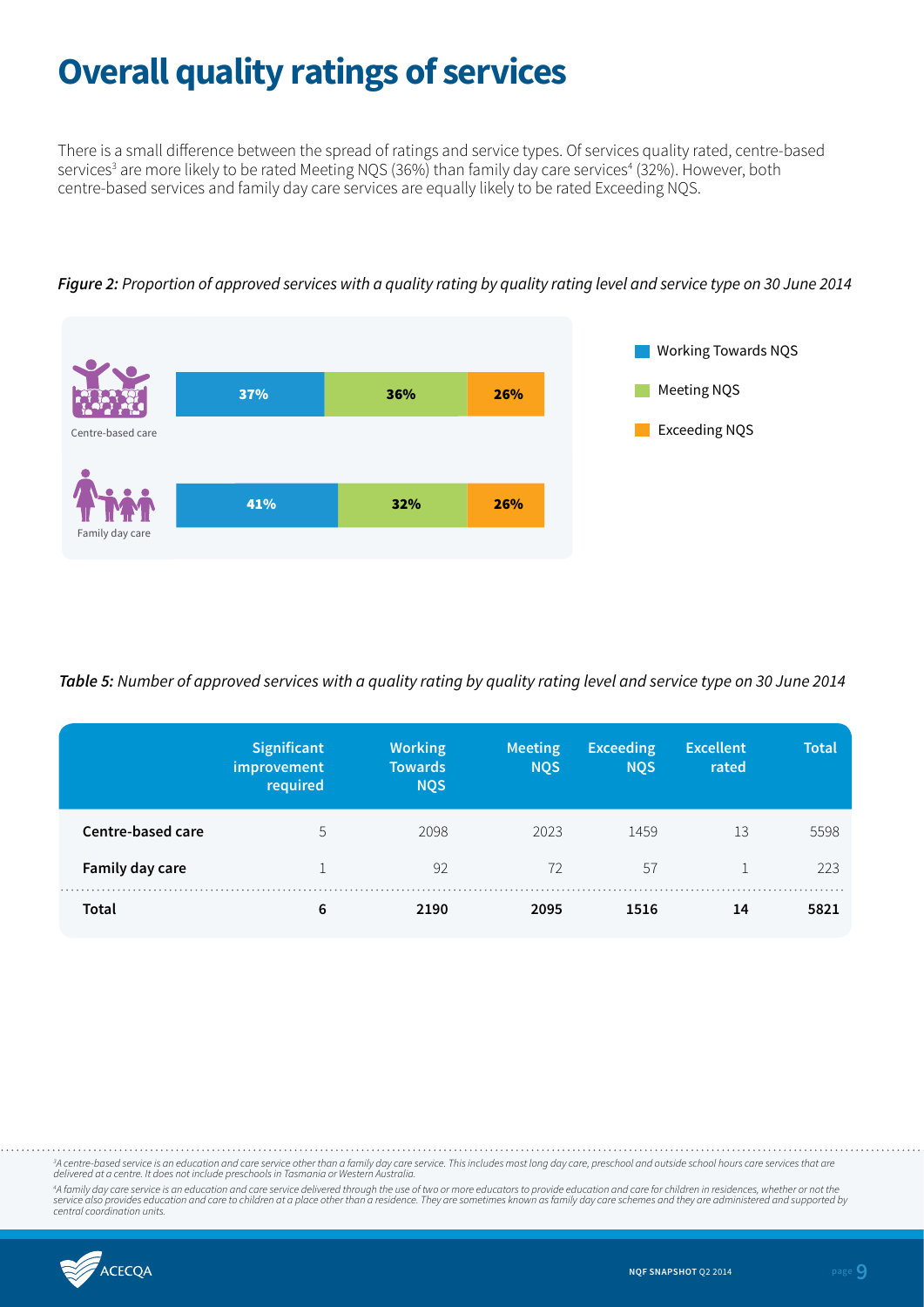# **Overall quality ratings of services – SEIFA**

Table 6 shows the proportion of quality rated centre-based services by quality rating and Socio-Economic Indexes for Areas (SEIFA Index of Relative Disadvantage). SEIFA is a product that ranks areas according to socio-economic advantage and disadvantage based on census data. Variables used cover a number of areas including household income, education, employment, occupation, housing and other indicators of advantage and disadvantage.

### *Table 6: The proportion of approved services by quality rating and SEIFA Index of Relative Disadvantage on 30 June 2014*

| <b>SEIFA Decile</b>           | <b>Working</b><br><b>Towards NQS</b> | <b>Meeting</b><br><b>NQS</b> | <b>Exceeding</b><br><b>NQS</b> |  |
|-------------------------------|--------------------------------------|------------------------------|--------------------------------|--|
| $10$ (Least<br>disadvantaged) | 36%                                  | 32%                          | 32%                            |  |
| 9                             | 37%                                  | 35%                          | 28%                            |  |
| 8                             | 34%                                  | 39%                          | 27%                            |  |
| $\overline{7}$                | 38%                                  | 34%                          | 28%                            |  |
| 6                             | 39%                                  | 37%                          | 24%                            |  |
| 5                             | 38%                                  | 34%                          | 28%                            |  |
| 4                             | 36%                                  | 39%                          | 25%                            |  |
| 3                             | 40%                                  | 34%                          | 26%                            |  |
| $\mathbf 2$                   | 38%                                  | 39%                          | 22%                            |  |
| $1$ (Most<br>disadvantaged)   | 37%                                  | 37%                          | 24%                            |  |
| N/A (inc. FDC)                | 41%                                  | 32%                          | 26%                            |  |

*Note: The Not Applicable row includes all family day care services as their educators do not have a single location, plus a small number of centre-based services without an exact location in the NQA ITS. Due to rounding, individual values may not add to 100% in all cases.* 

![](_page_9_Picture_5.jpeg)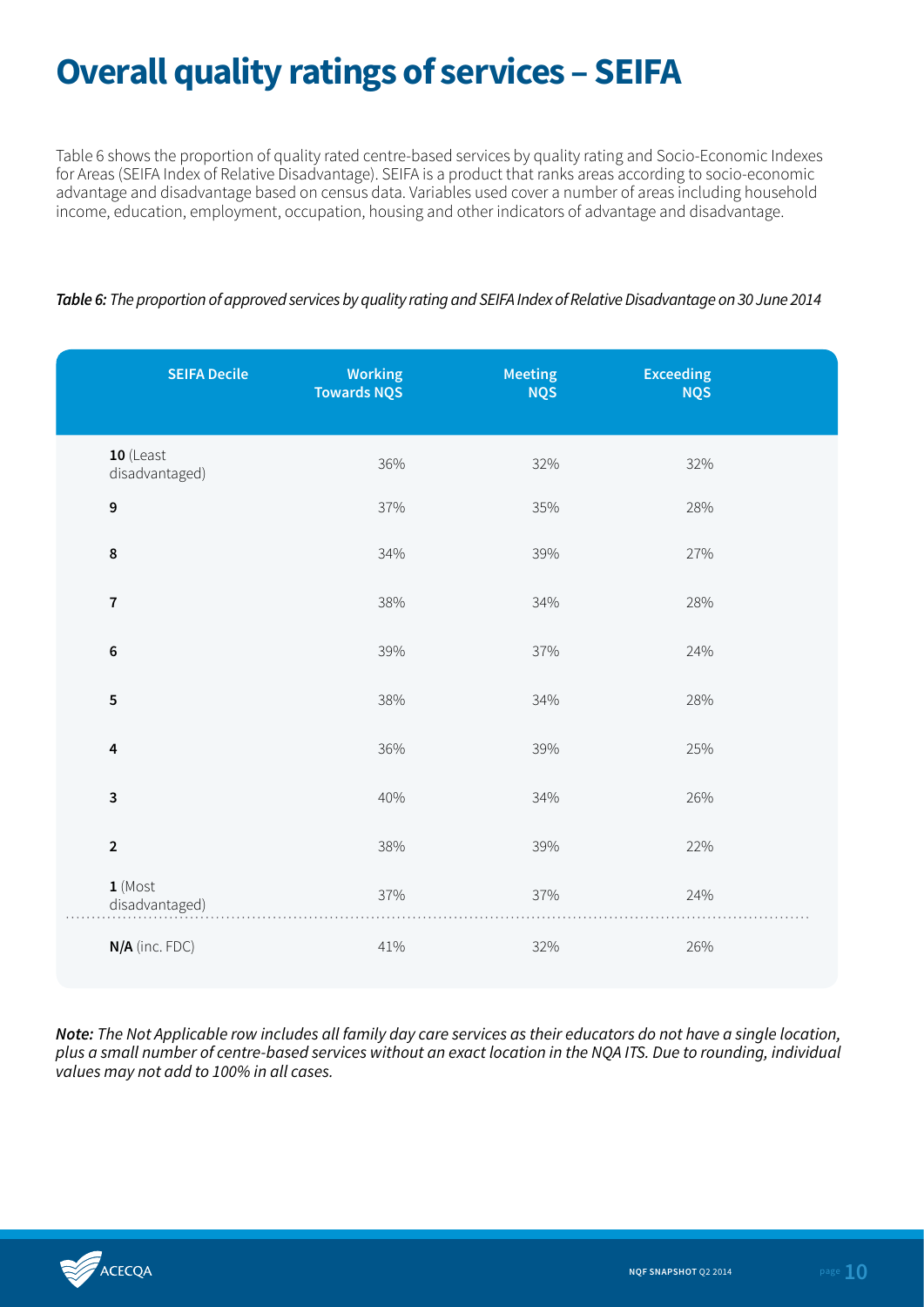# **Overall quality ratings of services – ARIA+**

Analysis of the number and proportion of approved services with a quality rating using the Accessibility/Remoteness Index of Australia (ARIA+) finds that remoteness may have a minimal effect on the spread of quality ratings.

ARIA+ is based on road distance measurements from over 12 000 populated localities to the nearest service centres in five categories based on population size.

*Table 7: Proportion of approved services by quality rating by remoteness classification (ARIA+) on 30 June 2014*

|                                      | <b>Major Cities of</b><br><b>Australia</b> | <b>Inner</b><br>Regional<br><b>Australia</b> | Outer.<br>Regional<br><b>Australia</b> | Remote<br>Australia | <b>Very Remote</b><br><b>Australia</b> | $N/A$ (inc.<br>FDC) |
|--------------------------------------|--------------------------------------------|----------------------------------------------|----------------------------------------|---------------------|----------------------------------------|---------------------|
| <b>Working</b><br><b>Towards NQS</b> | 38%                                        | 34%                                          | 38%                                    | 52%                 | 47%                                    | 42%                 |
| <b>Meeting NQS</b>                   | 35%                                        | 40%                                          | 34%                                    | 32%                 | 37%                                    | 31%                 |
| <b>Exceeding NQS</b>                 | 26%                                        | 26%                                          | 28%                                    | 15%                 | 16%                                    | 26%                 |

![](_page_10_Picture_6.jpeg)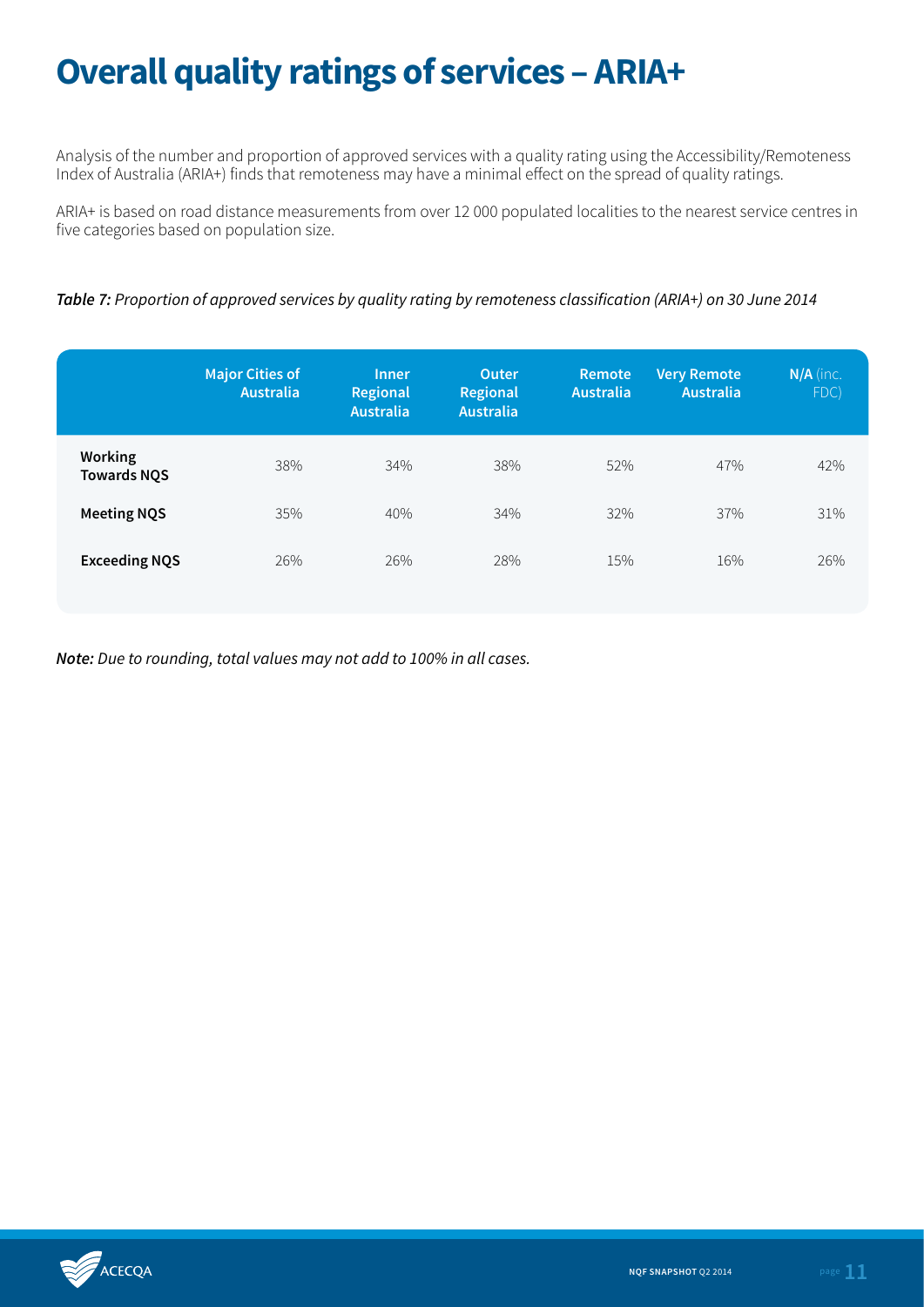### **Services rated Working Towards NQS**

Figure 3 shows that a significant number of services with a Working Towards NQS rating have only narrowly missed out on a higher rating. A service will receive an overall rating of Working Towards NQS if any of the seven quality areas are rated as Working Towards NQS. A quality area will be rated as Working Towards NQS if one of the standards within that quality area is rated as Working Towards NQS.

This means that a service can receive an overall rating of Working Towards NQS even though they are Meeting or Exceeding NQS in most standards or quality areas.

For example, Figure 3 shows about 36% of all services rated Working Towards NQS are Meeting or Exceeding NQS in at least five of the seven quality areas.

This demonstrates that a significant proportion of services rated Working Towards NQS are close to achieving a higher rating. It also shows that the NQS has set a higher benchmark for services and it encourages services to work to continuously improve.

#### *Figure 3: The proportion of approved services with a finalised quality rating of Working Towards NQS by number of quality areas rated Working Towards on 30 June 2014*

![](_page_11_Figure_6.jpeg)

![](_page_11_Picture_7.jpeg)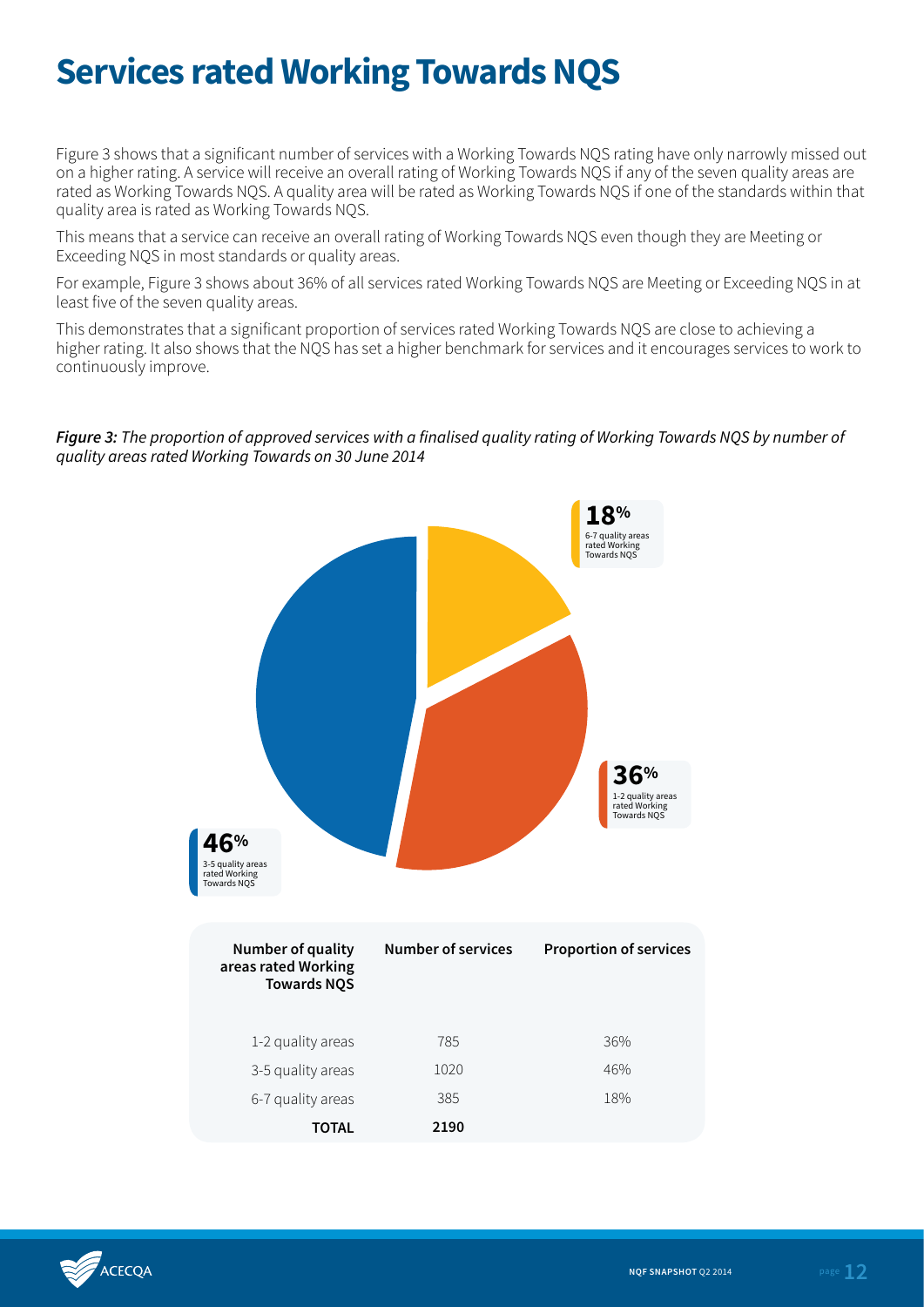# **Quality area ratings of services**

Table 8 and Figure 4 display the quality ratings results for each of the seven quality areas at a national level. Nationally, services are more likely to:

- be rated as Meeting or Exceeding NQS in Quality Areas 4 (90%), 5 (88%) and 6 (87%) than Quality Areas 1 (71%), 3 (76%), 2 (78%) and 7 (78%),
- be rated as Working Towards NQS in Quality Areas 1 (29%), 2 (22%), 3 (24%) and 7 (22%) than Quality Areas 4 (10%), 5 (12%) and 6 (13%).

*Table 8: The number of approved services with a finalised quality rating by quality area nationally on 30 June 2014*

| <b>Rating outcome</b>            | OA1  | OA <sub>2</sub> | QA3  | QA4  | OA <sub>5</sub> | OA6  | OA7  |  |
|----------------------------------|------|-----------------|------|------|-----------------|------|------|--|
| <b>Exceeding NQS</b>             | 1374 | 1262            | 1361 | 1670 | 2185            | 1937 | 1658 |  |
| <b>Meeting NQS</b>               | 2783 | 3251            | 3046 | 3549 | 2949            | 3129 | 2859 |  |
| <b>Working Towards NQS</b>       | 1662 | 1302            | 1411 | 599  | 685             | 753  | 1302 |  |
| Significant improvement required |      | 6               | 3    | 3    | 2               |      |      |  |
|                                  |      |                 |      |      |                 |      |      |  |

*Figure 4: The proportion of approved services with a finalised quality rating by quality area nationally on 30 June 2014*

![](_page_12_Figure_7.jpeg)

![](_page_12_Picture_9.jpeg)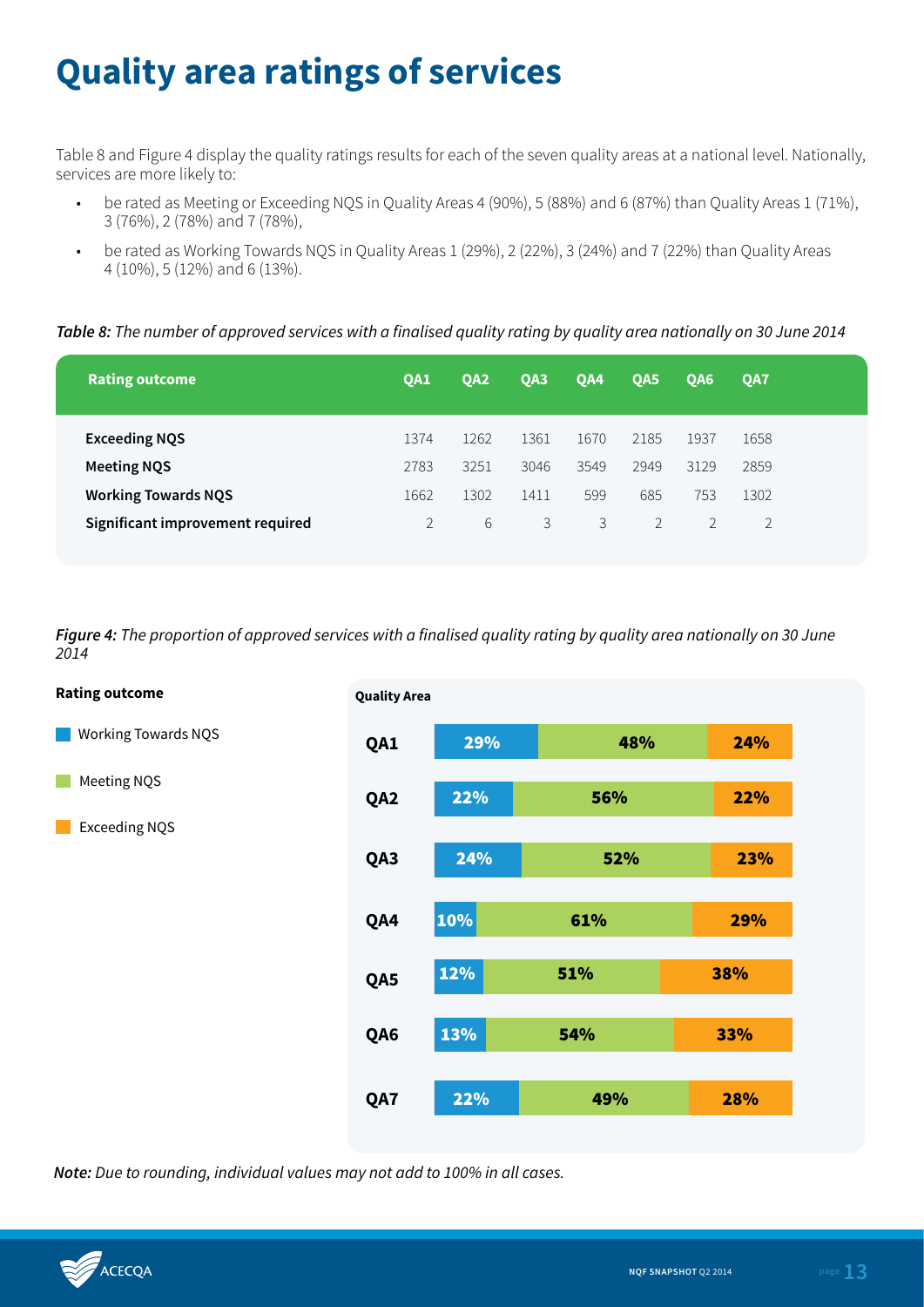### **Waivers**

![](_page_13_Picture_1.jpeg)

Waivers play an important role in helping providers maintain their level of service to families while adjusting to the NQF or dealing with unexpected events.

There may be situations where, despite the best intentions, providers are unable to meet certain requirements in relation to physical environment or staffing arrangements either on a permanent or temporary basis. Under the National Law education and care providers are able to apply for waivers. Waivers are classified under two broad categories with exemptions granted for prescribed staffing arrangements or physical environment standards. Service waivers do not have a specific expiry date, whereas temporary waivers apply for a period of no more than 12 months. Providers apply to the regulatory authority in their state or territory for consideration of a waiver.

**Service waivers –** service waivers have no specified expiry date. Where a service waiver is in force the education and care service is taken to comply with the element(s) of the NQS and National Regulations specified in the service waiver. A service waiver does not affect a service's assessment and rating against the NQS and can be revoked by the regulatory authority either at its discretion or on receipt of an application from an approved provider.

**Temporary waivers –** temporary waivers apply for no more than 12 months. Where a temporary waiver is in force the education and care service is not required to comply with the element(s) of the NQS and National Regulations specified in the temporary waiver. Temporary waivers must specify the period for which the waiver applies and providers may apply to the regulatory authority to extend the period of a temporary waiver by periods of not more than 12 months. A temporary waiver does not affect a service's assessment and rating against the NQS.

When comparing waivers with the previous quarter there has been minimal change in the number of services operating with a waiver. There are now 913 services with a waiver which is 30 more than last quarter which represents 6.3% of approved services operating with a waiver up from 6.1% in the previous quarter. When reviewing the waiver information, caution should be taken when making comparisons between jurisdictions as the proportion of services with a waiver in smaller jurisdictions is impacted by the smaller number of services.

Temporary waivers for staffing making up a larger proportion of the total number of waivers is indicative of the nature of recruitment as a service may apply for a temporary waiver while they are recruiting to fill a position. Despite best efforts, some services across Australia who were not able to meet the 1 January 2014 qualification requirements may have had to apply for a waiver. In contrast, physical environment standards may involve an ongoing issue that cannot be rectified but can be met by other means.

A waiver can only be issued if children's safety, health and well-being is not compromised or at risk.

![](_page_13_Picture_9.jpeg)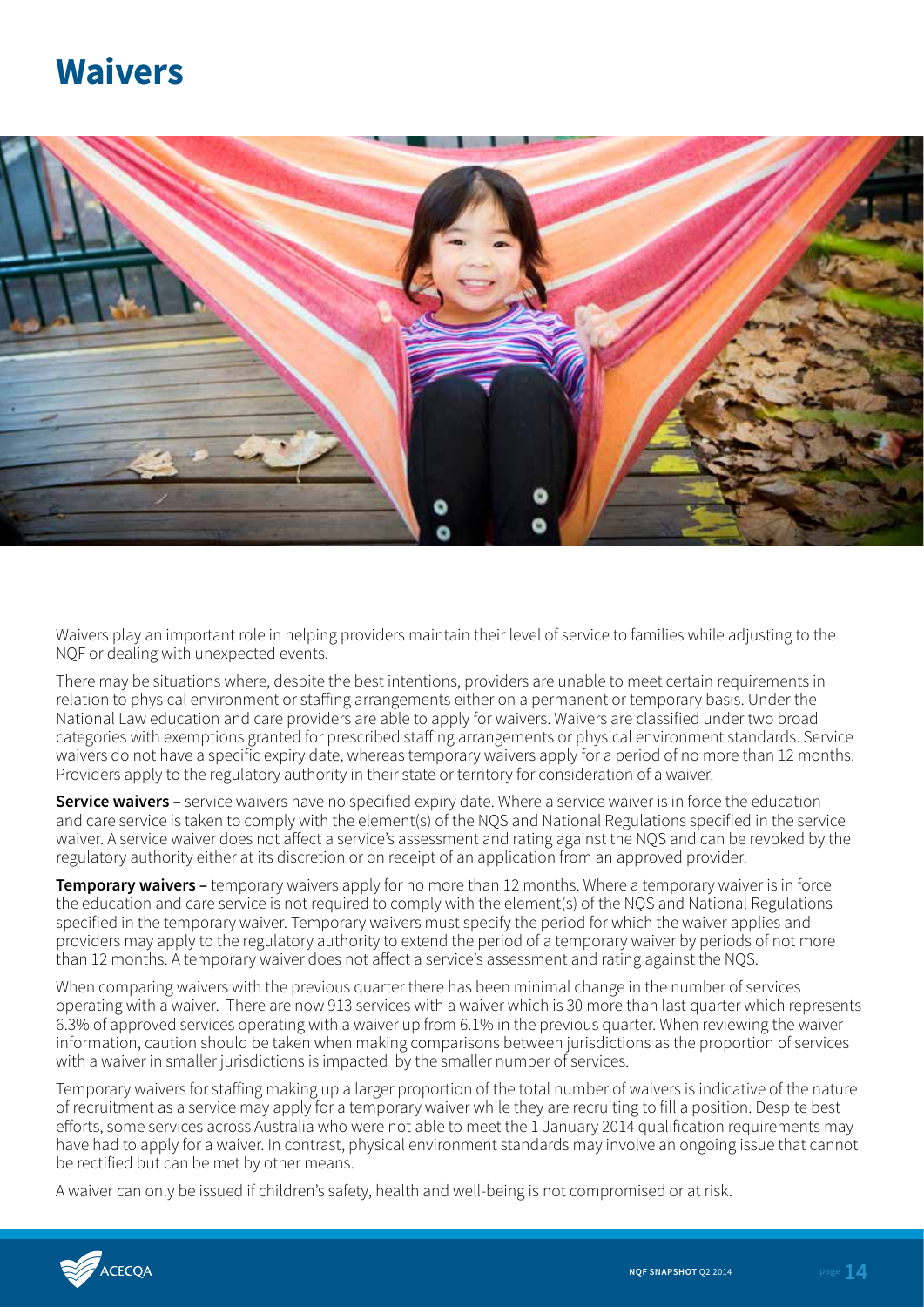# **Waivers**

|              | <b>Total number</b><br>of services | <b>Service</b> | <b>Temporary</b> | <b>Both</b>    | <b>TOTAL</b> | <b>Proportion of services</b><br>with a waiver |
|--------------|------------------------------------|----------------|------------------|----------------|--------------|------------------------------------------------|
| ACT          | 315                                | 5              | 19               | $\mathbf 0$    | 24           | 7.6%                                           |
| <b>NSW</b>   | 4910                               | 130            | 188              | 5              | 323          | 6.6%                                           |
| <b>NT</b>    | 209                                | $\mathbf 0$    | 34               | $\mathbf 0$    | 34           | 16.3%                                          |
| QLD          | 2699                               | 59             | 112              | $\overline{2}$ | 173          | 6.4%                                           |
| SA           | 1140                               | $\mathbf 0$    | 47               | $\mathbf 0$    | 47           | 4.1%                                           |
| <b>TAS</b>   | 223                                | $6\,$          | 14               | $\mathbf 0$    | 20           | 9.0%                                           |
| <b>VIC</b>   | 3914                               | 64             | 60               | $\mathbf 0$    | 124          | 3.2%                                           |
| <b>WA</b>    | 1025                               | $6\,$          | 162              | $\mathbf 0$    | 168          | 16.4%                                          |
| <b>TOTAL</b> | 14 4 35                            | 270            | 636              | 7              | 913          | 6.3%                                           |

*Table 9: The number of approved services with any waiver by jurisdiction and waiver type on 30 June 2014*

*Table 10: The number and proportion of approved services with any waiver by jurisdiction and waiver category on 30 June 2014*

|              | <b>Total number</b><br>of services | <b>Physical</b> | <b>Staff</b> | <b>Both</b>         | <b>TOTAL</b> | <b>Proportion of services</b><br>with a waiver |
|--------------|------------------------------------|-----------------|--------------|---------------------|--------------|------------------------------------------------|
| ACT          | 315                                | $\mathsf 3$     | 21           | $\,0\,$             | 24           | 7.6%                                           |
| <b>NSW</b>   | 4910                               | 135             | 184          | $\overline{4}$      | 323          | 6.6%                                           |
| <b>NT</b>    | 209                                | $\mathbf 0$     | 34           | $\mathsf{O}\xspace$ | 34           | 16.3%                                          |
| QLD          | 2699                               | 70              | 100          | 3                   | 173          | 6.4%                                           |
| <b>SA</b>    | 1140                               | $\overline{2}$  | 45           | $\mathbf 0$         | 47           | 4.1%                                           |
| <b>TAS</b>   | 223                                | $\overline{1}$  | 13           | $\mathsf{O}\xspace$ | 20           | 9.0%                                           |
| <b>VIC</b>   | 3914                               | 21              | 103          | $\mathbf 0$         | 124          | 3.2%                                           |
| <b>WA</b>    | 1025                               | $\overline{7}$  | 161          | $\mathsf{O}\xspace$ | 168          | 16.4%                                          |
| <b>TOTAL</b> | 14 4 35                            | 245             | 661          | 7                   | 913          | 6.3%                                           |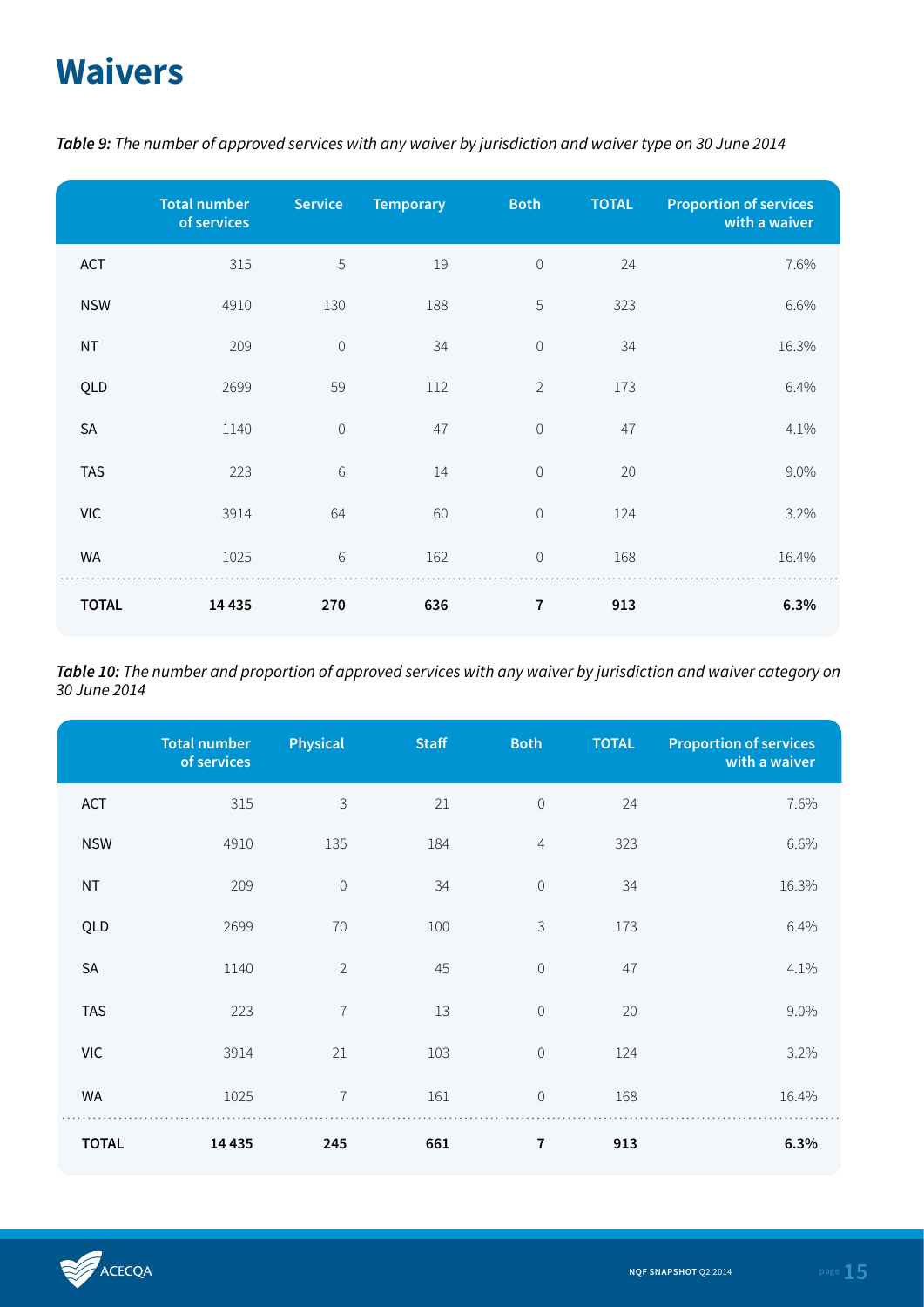# **National summary**

*Figure 5***:** *The proportion of approved services with a finalised quality rating on 30 June 2014*

![](_page_15_Figure_2.jpeg)

![](_page_15_Picture_3.jpeg)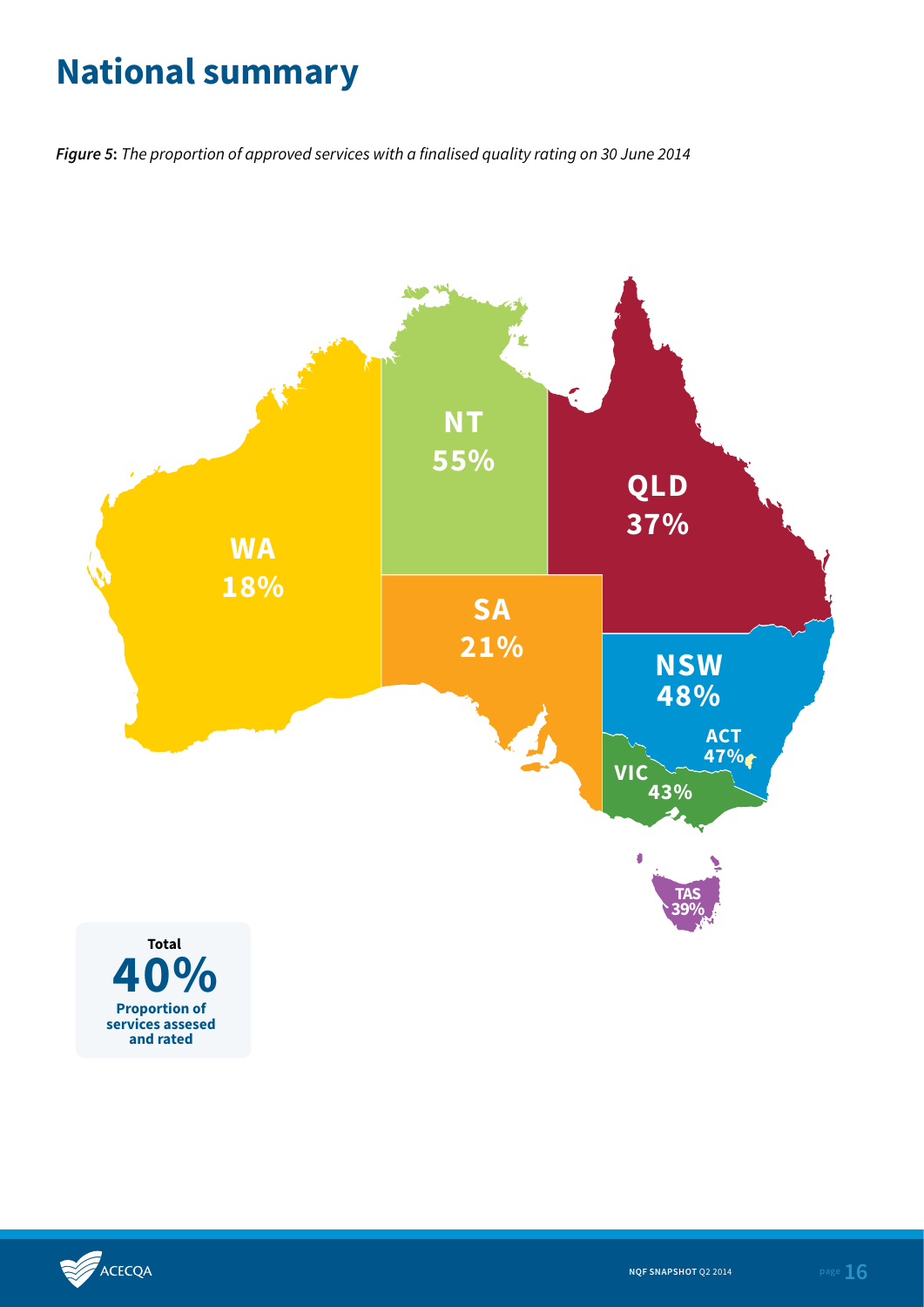# **Australian Capital Territory summary**

On 30 June 2014 the Australian Capital Territory had:

- 315 approved services, comprising 306 centre-based care services and nine family day care services
- 147 approved services with a quality rating including:
	- 88 approved services with a quality rating of Working Towards NQS
	- 26 approved services with a quality rating of Meeting NQS
	- 33 approved services with a quality rating of Exceeding NQS

### *Figure 6: Proportion of ACT approved services with a finalised quality rating by quality area on 30 June 2014*

![](_page_16_Figure_8.jpeg)

Children's Policy and Regulation Unit www.det.act.gov.au

![](_page_16_Picture_11.jpeg)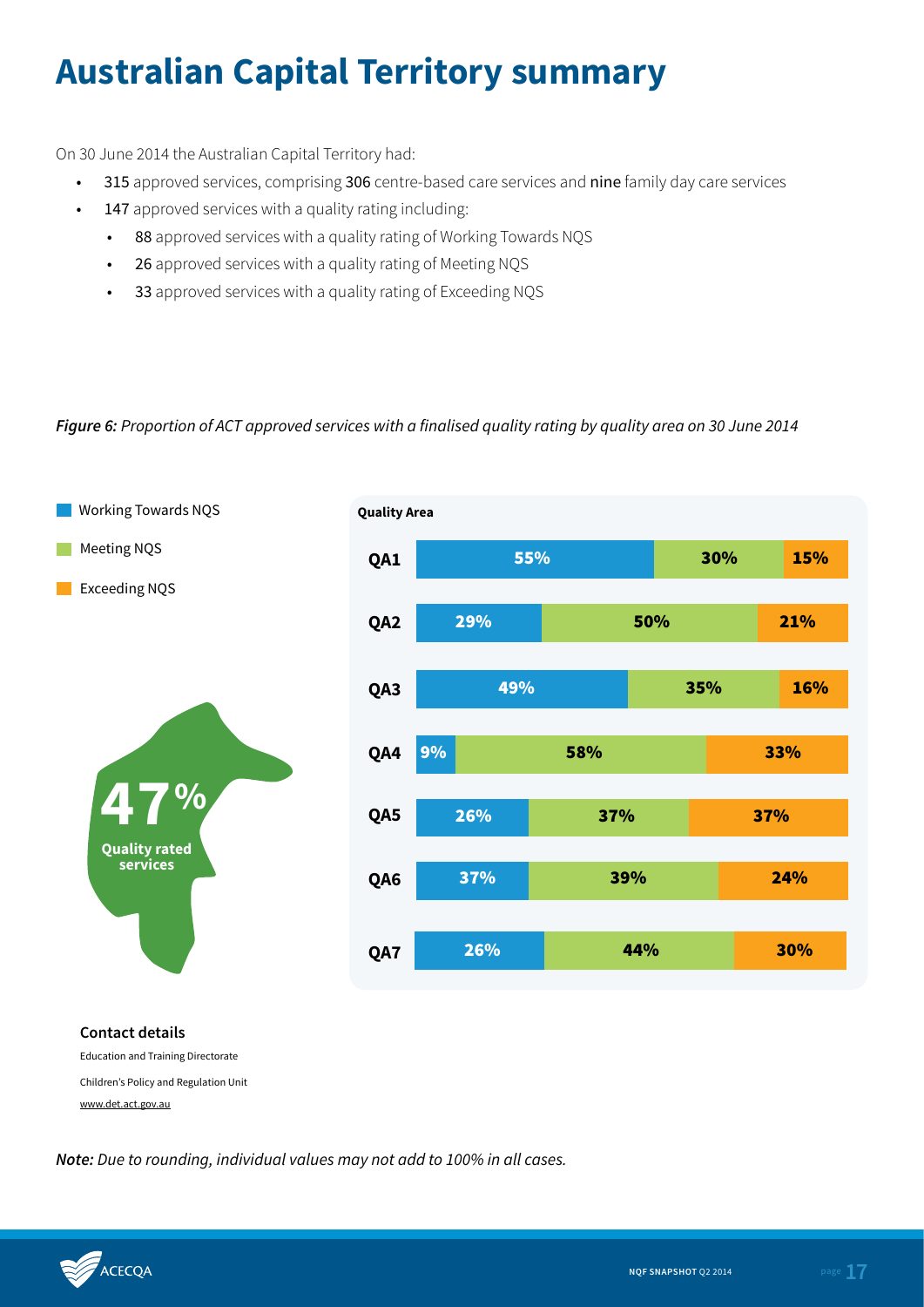### **New South Wales summary**

On 30 June 2014 New South Wales had:

- 4910 approved services, comprising **4664** centre-based care services and **246** family day care services
- 2370 approved services with a quality rating including:
	- 1 approved service with a quality rating of Significant Improvement Required
	- 1106 approved services with a quality rating of Working Towards NQS
	- 815 approved services with a quality rating of Meeting NQS
	- 445 approved services with a quality rating of Exceeding NQS
	- 3 approved services with an Excellent rating

### *Figure 7***:** *Proportion of NSW approved services with a finalised quality rating by quality area on 30 June 2014*

![](_page_17_Figure_10.jpeg)

#### **Contact details**

Department of Education and Communities

Early Childhood Education and Care Directorate

www.det.nsw.edu.au

![](_page_17_Picture_16.jpeg)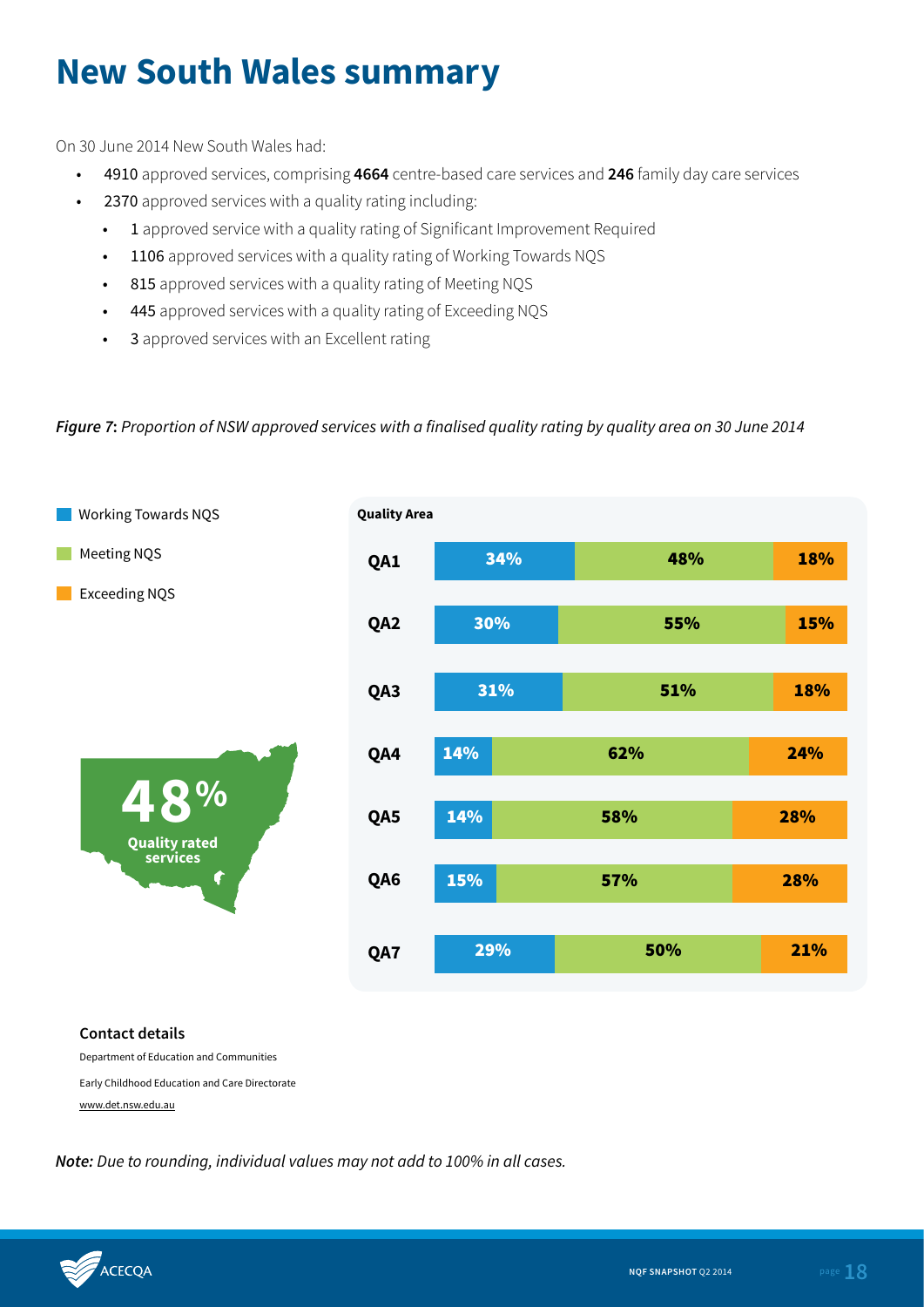## **Northern Territory summary**

On 30 June 2014 the Northern Territory had:

- 209 approved services, comprising 204 centre-based care services and five family day care services
- 114 approved services with a quality rating including:
	- 93 approved services with a quality rating of Working Towards NQS
	- 10 approved services with a quality rating of Meeting NQS
	- 11 approved services with a quality rating of Exceeding NQS

### *Figure 8: Proportion of NT approved services with a finalised quality rating by quality area on 30 June 2014*

![](_page_18_Figure_8.jpeg)

### **Contact details**

Department of Education Quality Education and Care NT www.det.nt.edu.au

![](_page_18_Picture_12.jpeg)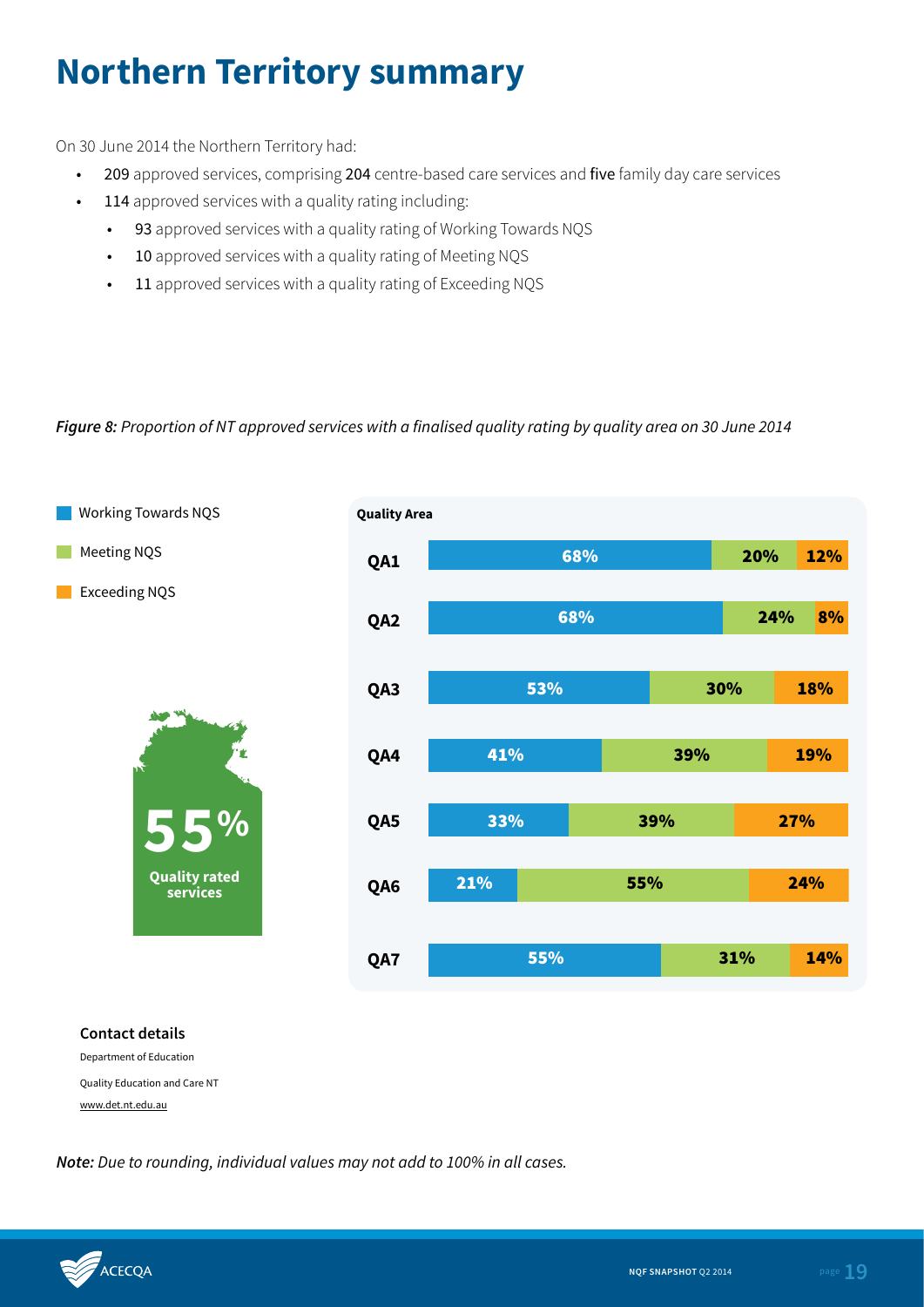# **Queensland summary**

On 30 June 2014 Queensland had:

- 2699 approved services, comprising 2590 centre-based care services and 109 family day care services
- 989 approved services with a quality rating including:
	- 1 approved service with a quality rating of Significant Improvement Required
	- 290 approved services with a quality rating of Working Towards NQS
	- 318 approved services with a quality rating of Meeting NQS
	- 375 approved services with a quality rating of Exceeding NQS
	- 5 approved services with an Excellent rating

### *Figure 9***:** *Proportion of Qld approved services with a finalised quality rating by quality area on 30 June 2014*

![](_page_19_Figure_10.jpeg)

#### **Contact details**

Department of Education, Training and Employment Office for Early Childhood Education and Care www.deta.qld.gov.au/earlychildhood

![](_page_19_Picture_14.jpeg)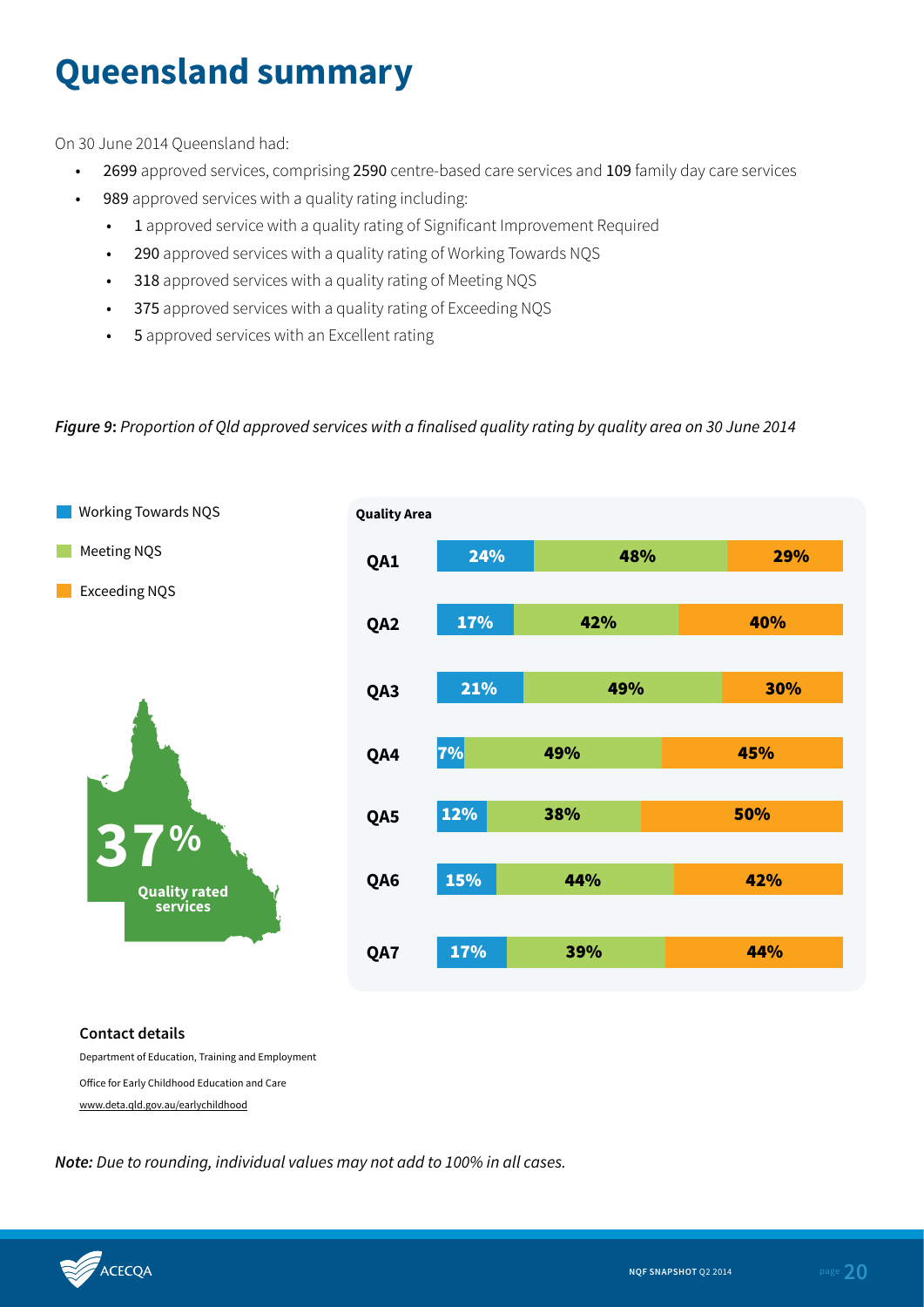# **South Australia summary**

On 30 June 2014 South Australia had:

- 1140 approved services, comprising **1106** centre-based care services and **34** family day care services
- 237 approved services with a quality rating including:
	- 1 approved service with a quality rating of Significant Improvement Required
	- 80 approved services with a quality rating of Working Towards NQS
	- 61 approved services with a quality rating of Meeting NQS
	- 91 approved services with a quality rating of Exceeding NQS
	- 4 approved services with an Excellent rating

#### *Figure 10***:** *Proportion of SA approved services with a finalised quality rating by quality area on 30 June 2014*

![](_page_20_Figure_10.jpeg)

**Contact details**

Education and Early Childhood Services

Registration and Standards Board of South Australia

www.eecsrsb.sa.gov.au

![](_page_20_Picture_16.jpeg)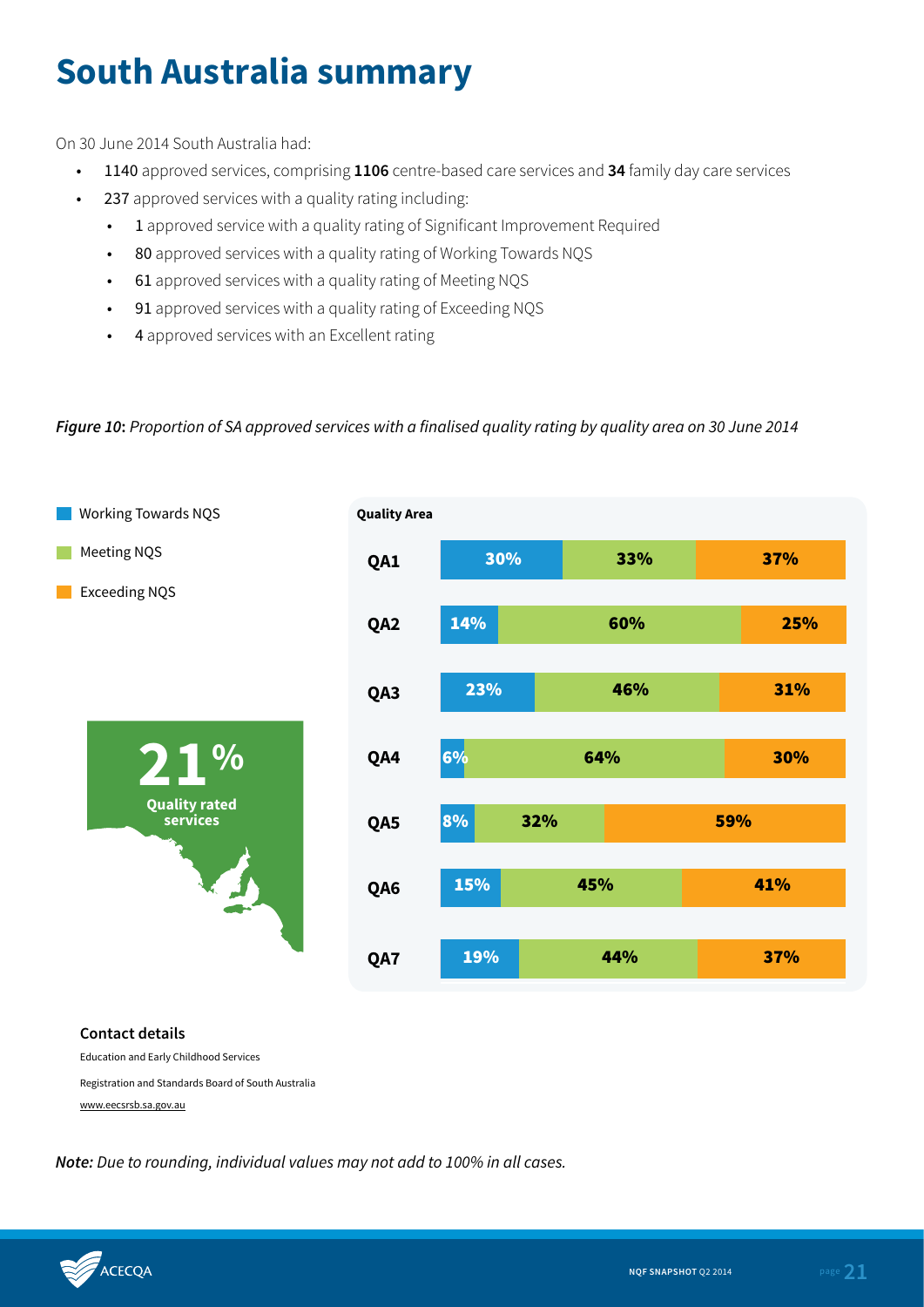### **Tasmania summary**

On 30 June 2014 Tasmania had:

- 223 approved services, comprising 211 centre-based care services and 12 family day care services
- 88 approved services with a quality rating including:
	- 54 approved services with a quality rating of Working Towards NQS
	- 17 approved services with a quality rating of Meeting NQS
	- 17 approved services with a quality rating of Exceeding NQS

### *Figure 11***:** *Proportion of approved Tas services with a finalised quality rating by quality area on 30 June 2014*

![](_page_21_Figure_8.jpeg)

#### **Contact details**

Department of Education, Education and Care Unit www.education.tas.gov.au

![](_page_21_Picture_12.jpeg)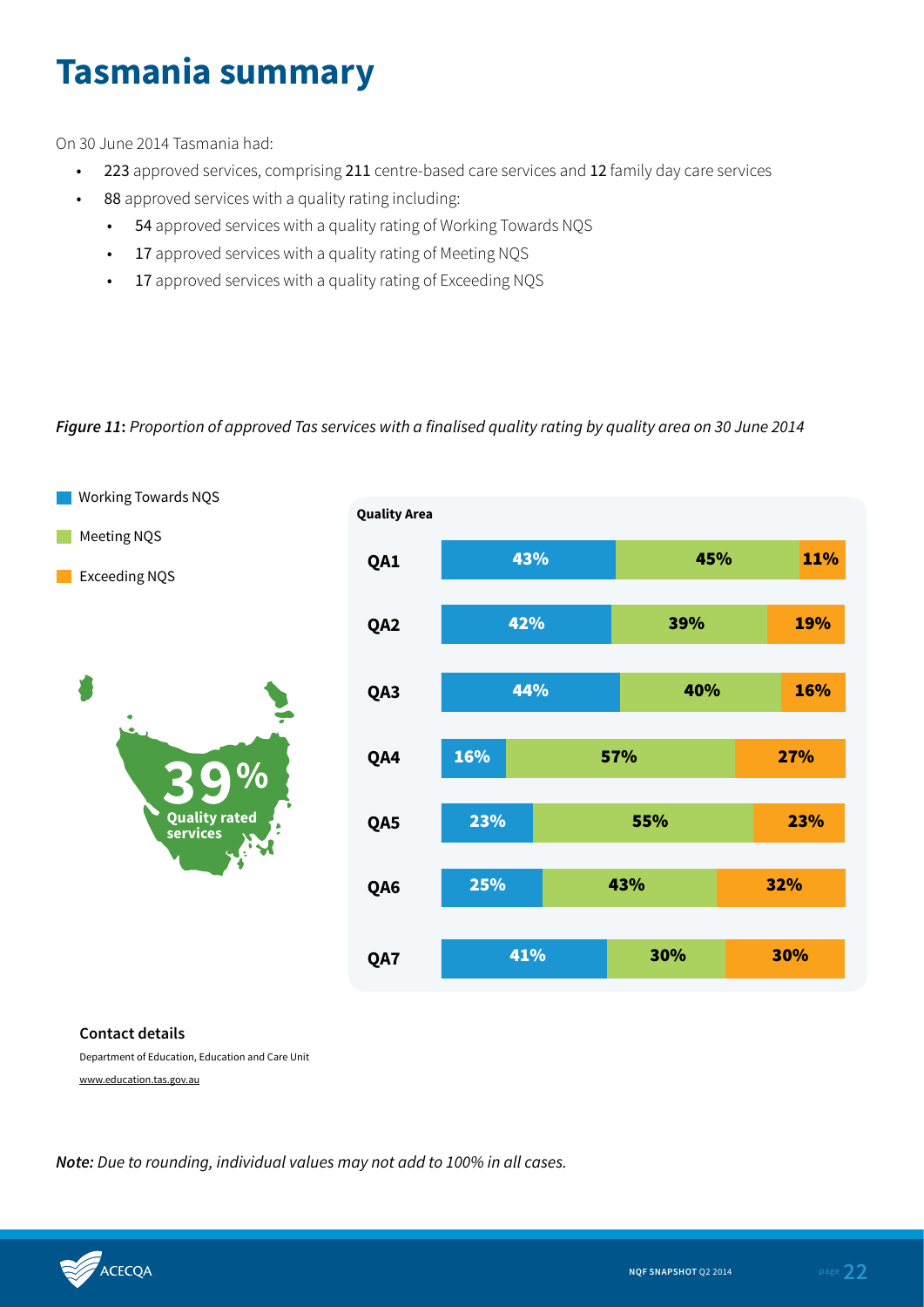# **Victoria summary**

On 30 June 2014 Victoria had:

- 3914 approved services, comprising 3581 centre-based care services and 333 family day care services
- 1693 approved services with a quality rating including:
	- 1 approved service with a quality rating of Significant Improvement Required
	- 380 approved services with a quality rating of Working Towards NQS
	- 808 approved services with a quality rating of Meeting NQS
	- 503 approved services with a quality rating of Exceeding NQS
	- 1 approved service with an Excellent rating

#### *Figure 12***:** *Proportion of approved Vic services with a finalised quality rating by quality area on 30 June 2014*

![](_page_22_Figure_10.jpeg)

#### **Contact details**

Department of Education and Early Childhood Development Quality Assessment and Regulation Division

www.education.vic.gov.au/ecsmanagement/educareservices

![](_page_22_Picture_15.jpeg)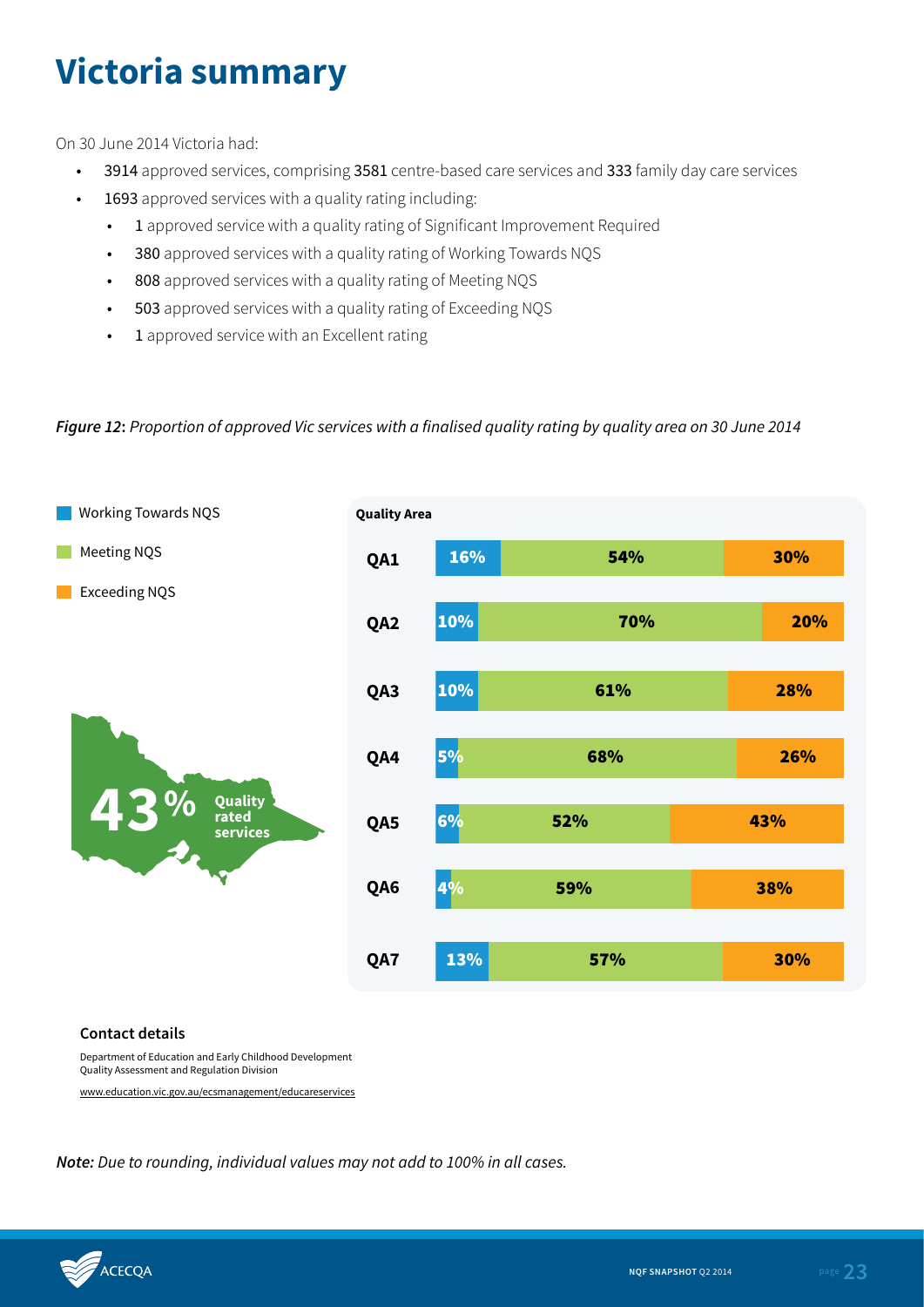## **Western Australia summary**

On 30 June 2014 Western Australia had:

- 1025 approved services, comprising 971 centre-based care services and 54 family day care services
- 183 approved services with a quality rating including:
	- 2 approved services with a quality rating of Significant Improvement Required
	- 99 approved services with a quality rating of Working Towards NQS
	- 40 approved services with a quality rating of Meeting NQS
	- 41 approved services with a quality rating of Exceeding NQS
	- 1 approved service with an Excellent rating

### *Figure 13***:** *Proportion of approved WA services with a finalised quality rating by quality area on 30 June 2014*

![](_page_23_Figure_10.jpeg)

#### **Contact details**

Department of Local Government and Communities Education and Care Regulatory Unit

www.dlgc.wa.gov.au

![](_page_23_Picture_15.jpeg)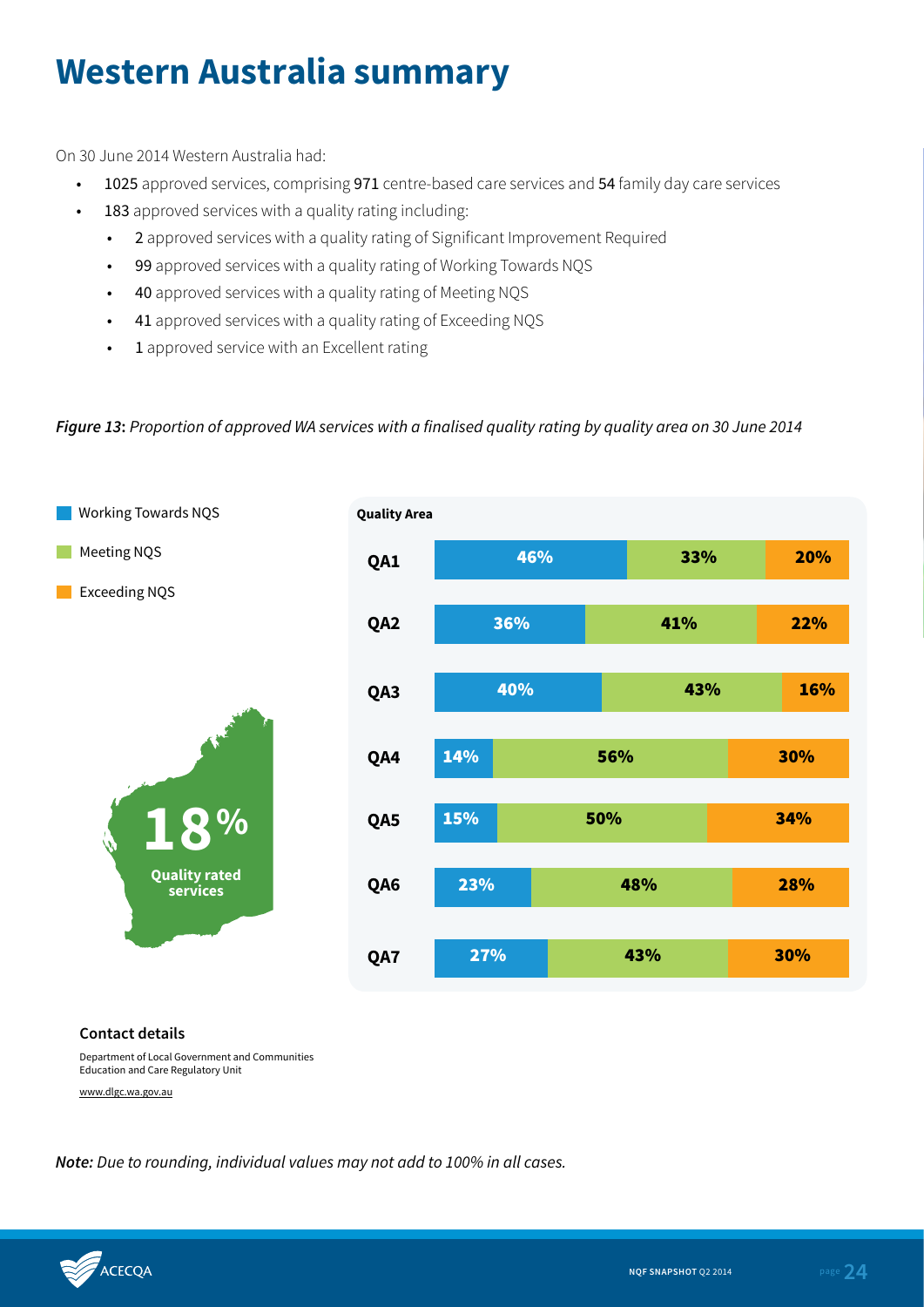![](_page_24_Picture_0.jpeg)

© Australian Children's Education and Care Quality Authority 2014

This work has been produced by the Australian Children's Education and Care Quality Authority (ACECQA). Apart from any use permitted under the Copyright Act 1968, no part of this publication may be reproduced by any process without written permission from ACECQA.

Comments and suggestions regarding this publication are welcomed and should be forwarded to ACECQA.

Published by ACECQA ABN 59 372 786 746 Level 15, 255 Elizabeth Street, Sydney NSW 2000 Web: www.acecqa.gov.au Email: enquiries@acecqa.gov.au Media enquiries: media@acecqa.gov.au

![](_page_24_Picture_5.jpeg)